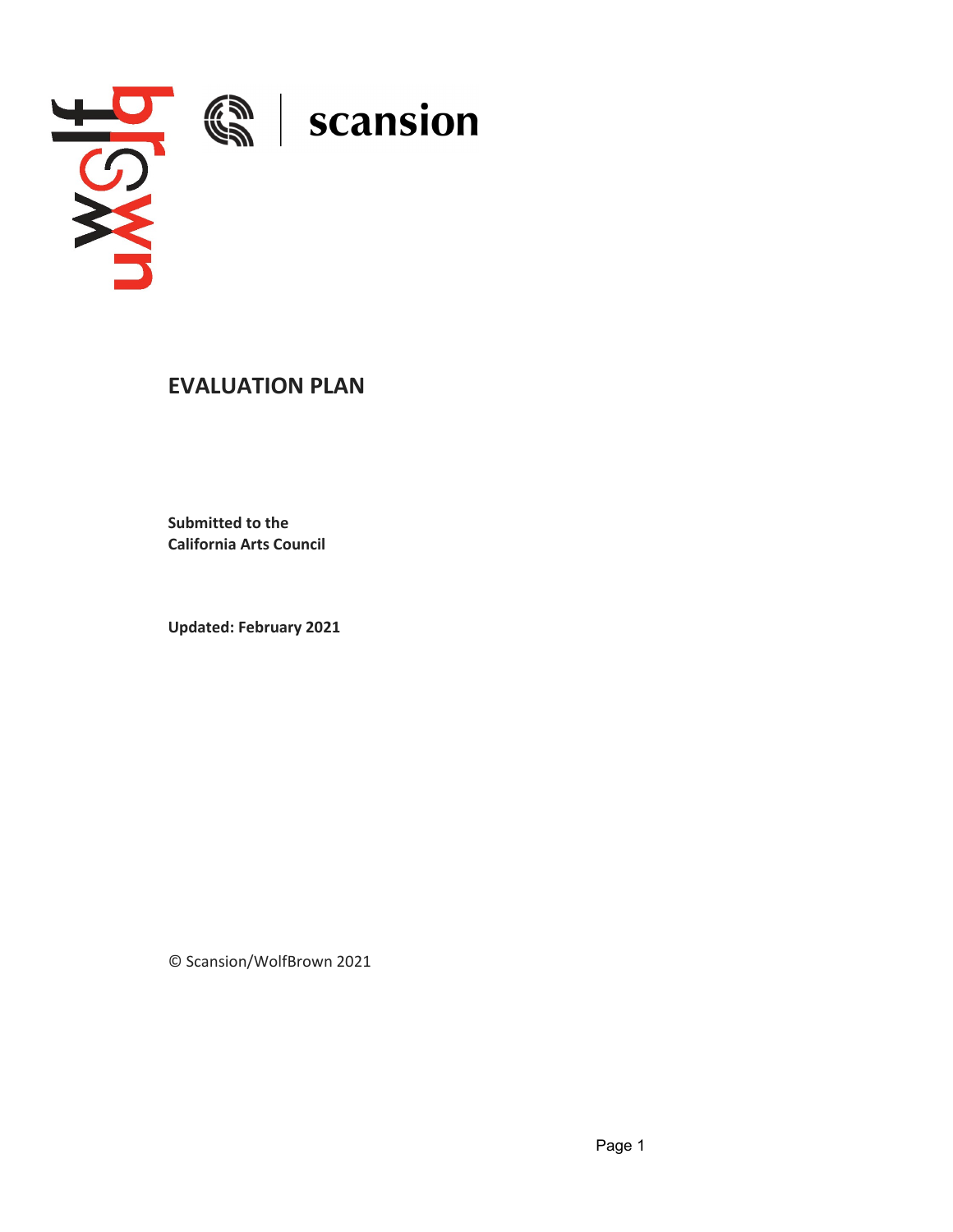# **TABLE OF CONTENTS**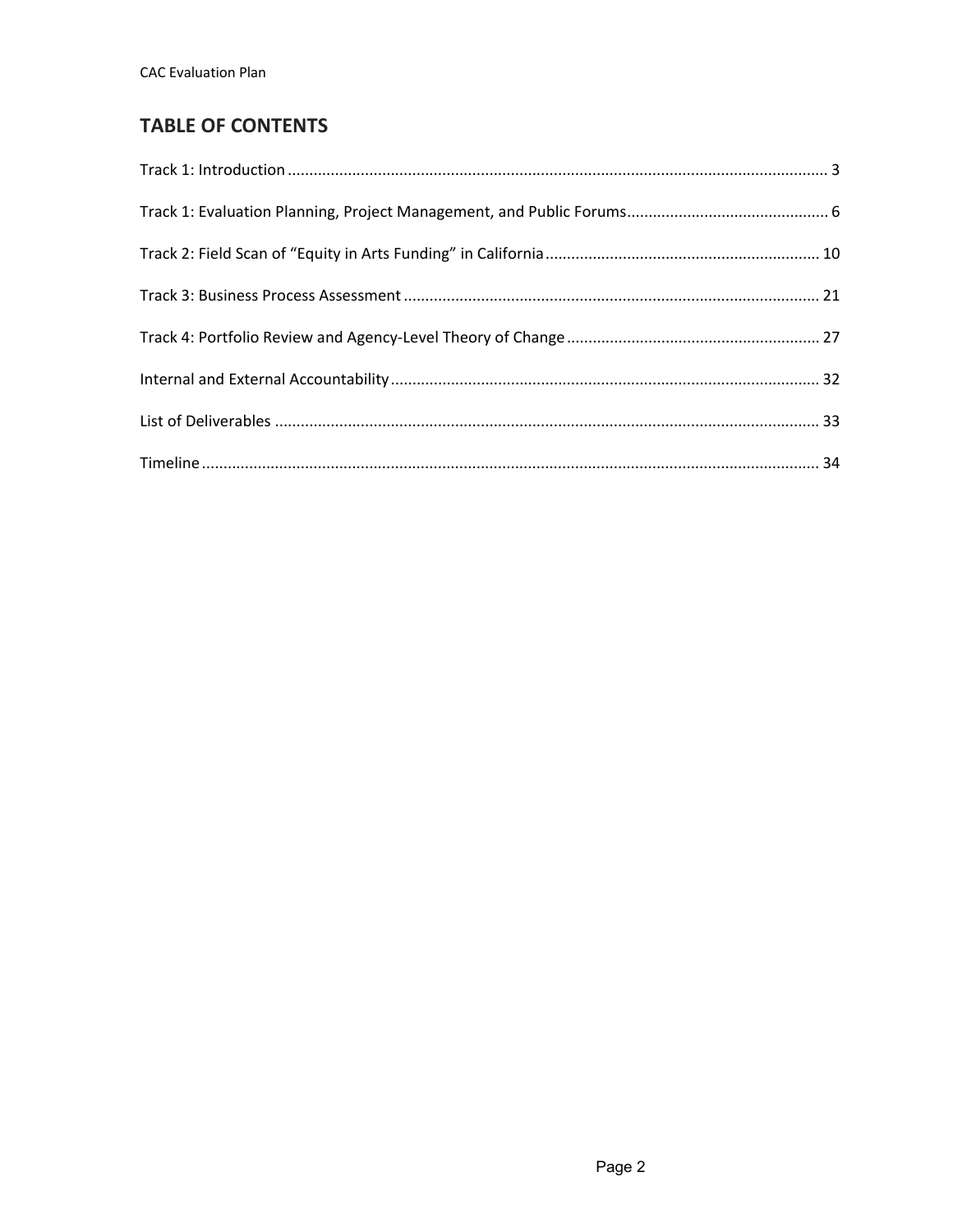## **INTRODUCTION**

The California Arts Council's programs aim to allow all Californians to thrive via public support for creativity and the arts. In December 2019, CAC issued an RFP for an evaluation of the agency's grant and contract-based funding programs and grantmaking processes.

At the time, CAC had 18 grant programs providing project-based and general operating support for the arts, including intersectional work in education, reentry after incarceration, community engagement and empowerment, creative placemaking, artist residencies, media, veterans services, and with justice system-involved youth, historically underserved populations, and individuals with disabilities. In addition, CAC contracts with organizations that coordinate arts classes within correctional institutions, through an interagency partnership with the California Department of Corrections and Rehabilitation.

By the time the agency engaged the services of Scansion for the proposed evaluation work in April 2020, CAC was dealing with the realities of the COVID-19 epidemic. In particular, CAC was facing important decisions about the distribution of CARES Act funding and emergency relief grants.

While the proposed approach to the evaluation always included an initial consultation and planning phase during which the Evaluation Plan would be finalized, those changes were more extensive as a result of the pandemic. Moreover, the object of analysis—the portfolio of 18 grant programs—was radically transformed, when the council decided to consolidate programs and ramp up operating support for individual artists and organizations during the pandemic. A full evaluation plan was delivered to CAC in December 2020 as the culmination of the first track of work; however, as the pandemic continues to cause considerable disruptions, additional changes may be necessary, and the implementation will require flexibility and creativity.

Racial equity is central focal of the evaluation. Following PolicyLink's definition, we think of equity as the just and fair inclusion of all in an arts ecosystem in which all can prosper and reach their full potential.<sup>[1](#page-2-0)</sup> We intentionally prioritize race in our analysis with the awareness that racial identities intersect with many other identities that are systemically disadvantaged (e.g., based on gender, sexuality, disability, language, veteran status). Due to the social construction and history of race in our country, the challenges faced by racialized communities are particularly severe. Grantmakers in the Arts has pointed out that, even "within other oppressed peoples' communities (including women, members of the lgbtqi community, people with disabilities, and others), it has been well-documented that people of color still face the worst social outcomes."<sup>[2](#page-2-1)</sup> The Government Alliance on Race & Equity (GARE) notes that due to the specific nature of systemic racism, "strategies to achieve racial equity differ from those to achieve equity in other areas. 'One-size-fits all' strategies are rarely successful."<sup>[3](#page-2-2)</sup> By focusing specifically on racial equity, while maintaining an awareness of intersectional identities, we believe our analysis will yield insights that are beneficial to all groups. As GARE pointedly notes, "Systems that are failing communities of color, are actually failing all of us."[4](#page-2-3)

<span id="page-2-0"></span><sup>1</sup> https://www.policylink.org/about-us/equity-manifesto

<span id="page-2-1"></span><sup>2</sup> https://www.giarts.org/arts-funding/racial-equity.

<span id="page-2-3"></span><span id="page-2-2"></span><sup>3</sup> https://www.racialequityalliance.org/about/our-approach/race/

<sup>4</sup> https://www.racialequityalliance.org/about/our-approach/benefits/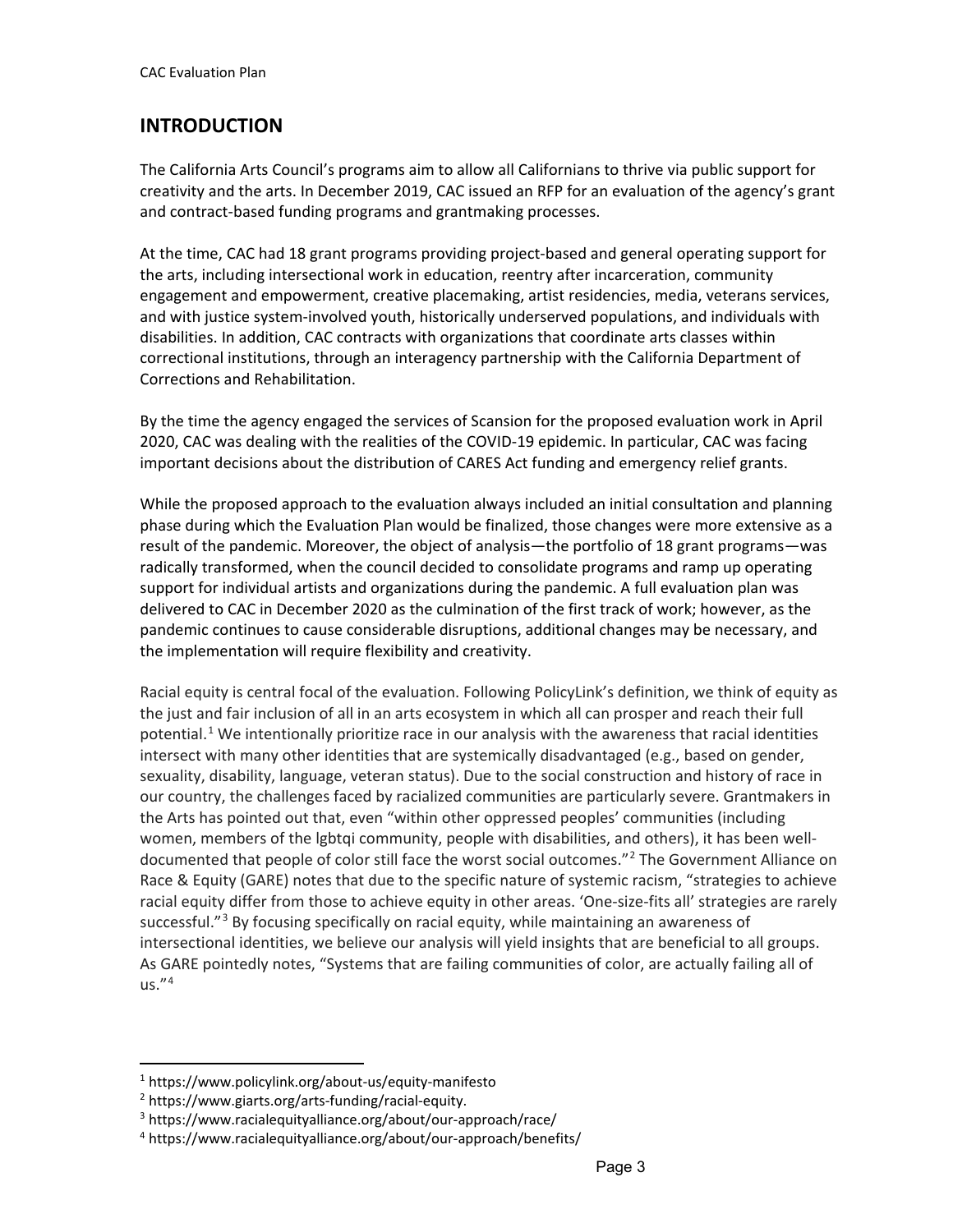The evaluation is divided into four tracks of work. After the planning portion of Track 1 has been completed, the remaining tracks of work will unfold in parallel while also mutually informing each other.

#### **Track 1: Evaluation Planning, Project Management, and Public Forums**

The planning work will begin with a series of interviews and meetings with CAC staff, Council members and other key informants to discuss and revise the design in order to best accomplish the goals of the evaluation, and then adjust and finalize the budget as necessary. This track of work also includes all ongoing project management work, quarterly reporting, and two public forums.



## **Track 2: Field Scan of Equity in Arts Funding in California**

The Field Scan will provide a deep analysis of California's arts infrastructure and access to funding through the lenses of equity and access, and thus provide critical context for the other components of the evaluation. Methods will include a scan of the existing literature, extensive quantitative analysis of CAC data resources and third party data, as well as qualitative data from arts stakeholders in four communities across the state. Our collaborator in preparing the Field Scan will be the National Assembly of State Arts Agencies (NASAA).

## **Track 3: Business Process Model**

The business process evaluation will explore the specific inputs and work steps of the grantmaking programs at CAC, how the programs intersect with each other in the larger grant making portfolio, and how communications and decision-making flow within the organization. Efficiency,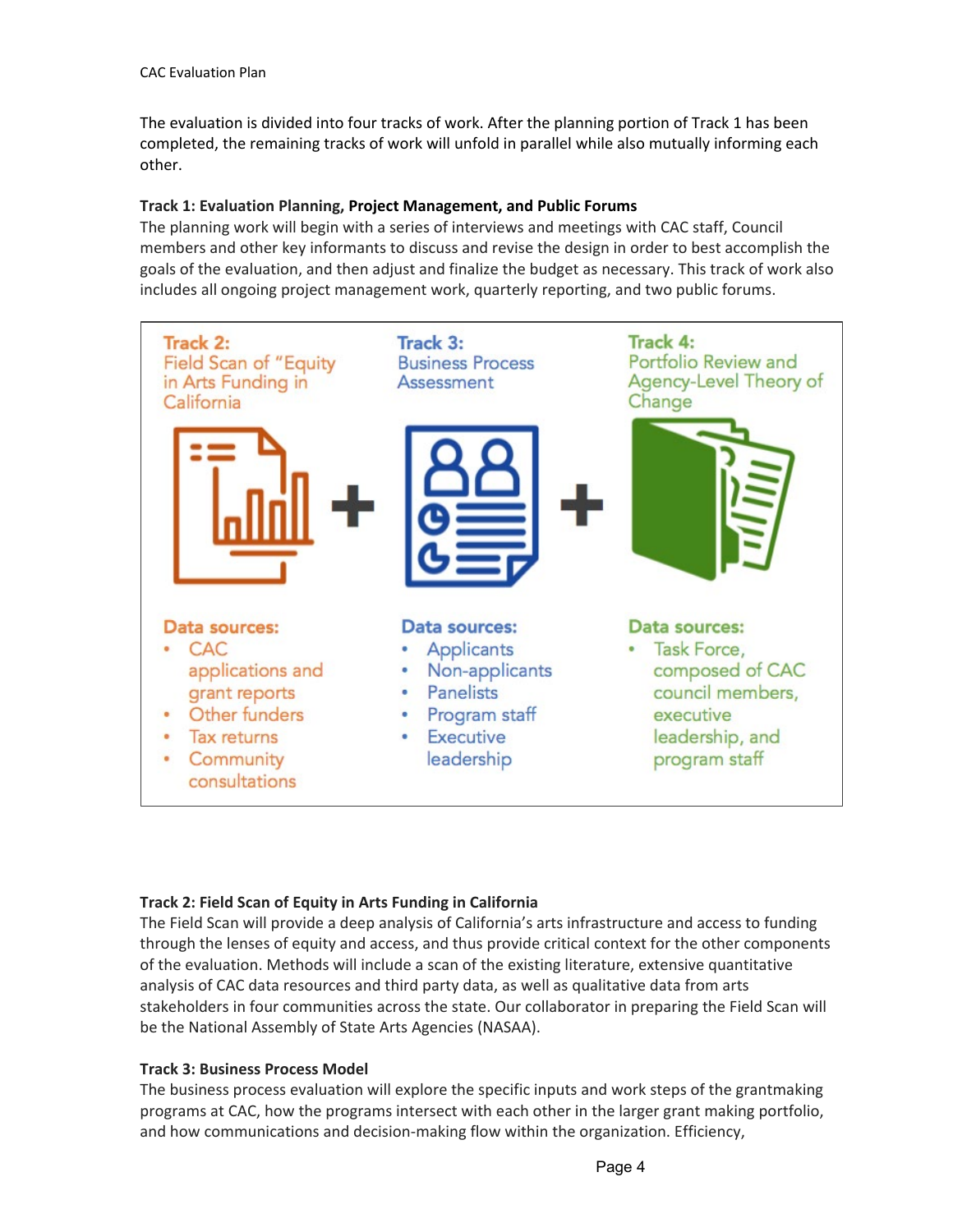effectiveness, and equity in funding are the three guiding principles we'll assess in CAC's business systems, with special emphasis on racial equity.

#### **Track 4: Portfolio Review and Agency-Level Theory of Change**

Given the complexities and shifting sands of CAC's portfolio of funding programs, our basic approach to the portfolio evaluation will be to facilitate a series of work sessions with the Task Force (or a subgroup) taking stock of discreet components of the CAC portfolio (i.e., "investment areas"). Step by step, this will set up a culminating session about the entirety of the portfolio.

A detailed plan, outlining the individual tasks within each of the four tracks of work, follows below.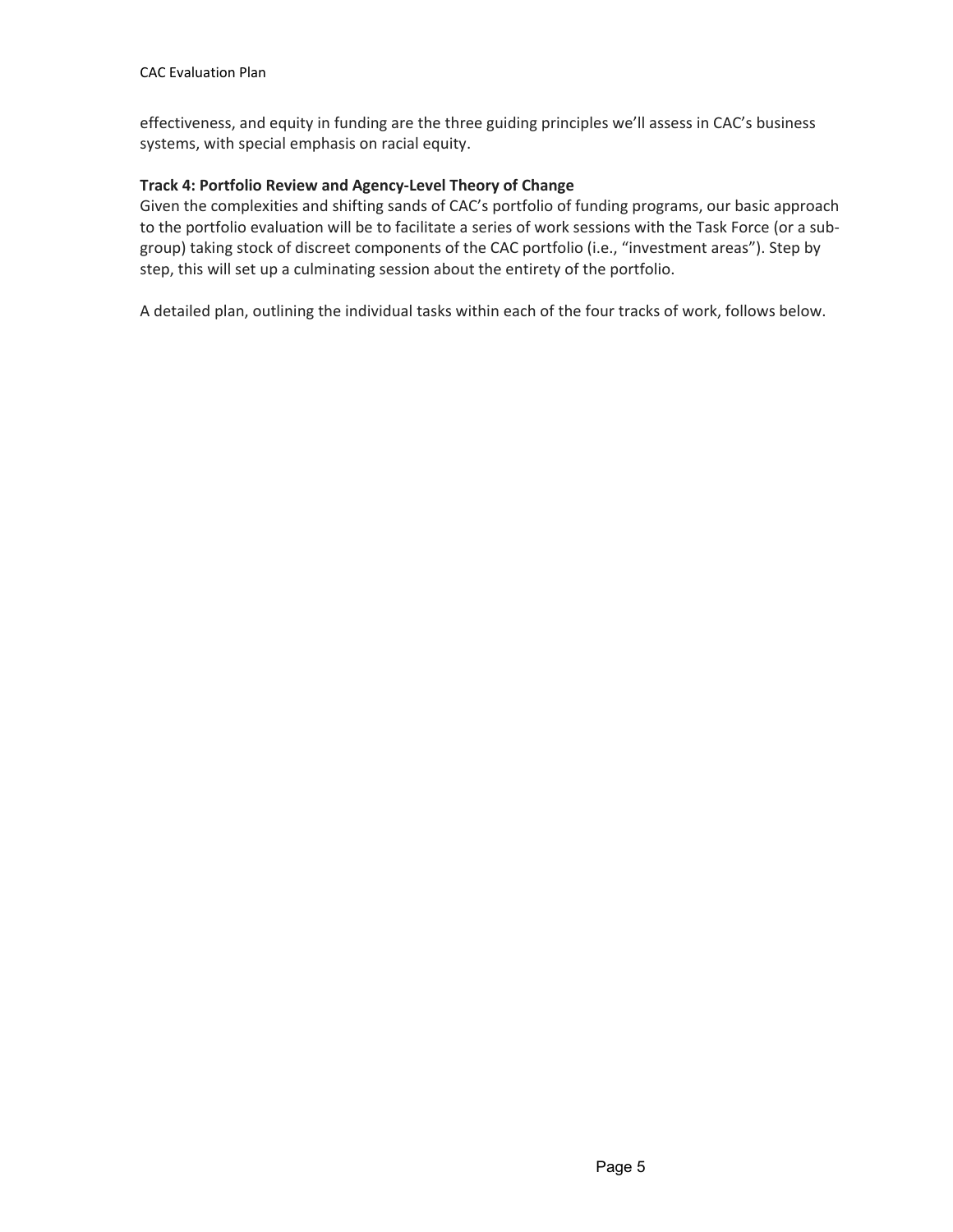# **TRACK 1: EVALUATION PLANNING, PROJECT MANAGEMENT, & PUBLIC FORUMS**

While the initial proposal for this project suggested a detailed approach to data collection, stakeholder input, and sense-making of results, it was clear that CAC staff, Council members and other key stakeholders would have additional insight to bring to bear on the evaluation design. Our work therefore began with a series of interviews and meetings with CAC staff, Council members and other key informants to discuss and revise the design in order to best accomplish the goals of the evaluation.

At the council meeting on May 8, 2020, council members discussed the possibility of streamlining CAC's 2021 grantmaking to focus on providing relief and supporting recovery efforts in light of the devastating effects that the COVID-19 outbreak has had on the arts sector. In response, CAC staff requested that the evaluation team expedite aspects of the field scan (Track 2), so that the data could inform strategic decisions that the council would need to make in September 2020. A revised scope of work and budget that responded to this request was submitted to CAC on July 10, 2020.

## Task 1.0. Kick-off Meeting: Project Accountability [completed]

We will hold an initial meeting with CAC staff to bring structure and shape to project oversight and stakeholder engagement. We suggest that the Council chairperson appoint a task force of key CAC staff and one or two Council members to oversee our work. The task force would review our progress reports and meet with us periodically to take stock of the process, but would not be involved with day-to-day project matters. We recognize that CAC staff are stretched thin in terms of capacity and will have limited availability to get involved in the evaluation. Nevertheless, the evaluation cannot be successful without significant input from staff at the executive and program levels. We therefore see this as an important topic of conversation upfront. Specifically we'll work with CAC to develop an engagement plan for both Council and staff, to ensure that both groups have meaningful opportunities to contribute to the evaluation at key points during the process, within the boundaries of their respective capacities.

## Task 1.1. Background and Context [completed]

It is imperative that the evaluation builds on CAC's past investments in planning and evaluation. Initially, we will review the new CAC Strategy Framework and its source materials and interview other key stakeholders in the planning process in order to fully understand how the Strategy Framework came about. We'll also review grant program guidelines, past evaluations and other program design documents across the portfolio of CAC grant programs, and absorb other contextual materials as needed. Our goal is to build a more and more nuanced understanding of CAC's institutional values, culture, aspirations, challenges, and programs, realizing this will take time. At this early time we will start to capture explicit and implicit theories of change about each of CAC's grant programs and initiatives, which will evolve as we learn more.

The new Strategic Framework includes a clear statement of the CAC's commitment to racial equity, and the Decision Support Tool positions Equity Alignment as a central step in any of the agency's future decisions. Appendix C of the Strategic Framework cites a number of agencies that have adopted Racial Equity Impact Assessment Tools, but also notes that "the use of REIAs in the U.S. is relatively new and still somewhat limited." Given the central role that REIAs are to play in CAC's strategic decision making, we will conduct a brief scan of existing models and uses as part of our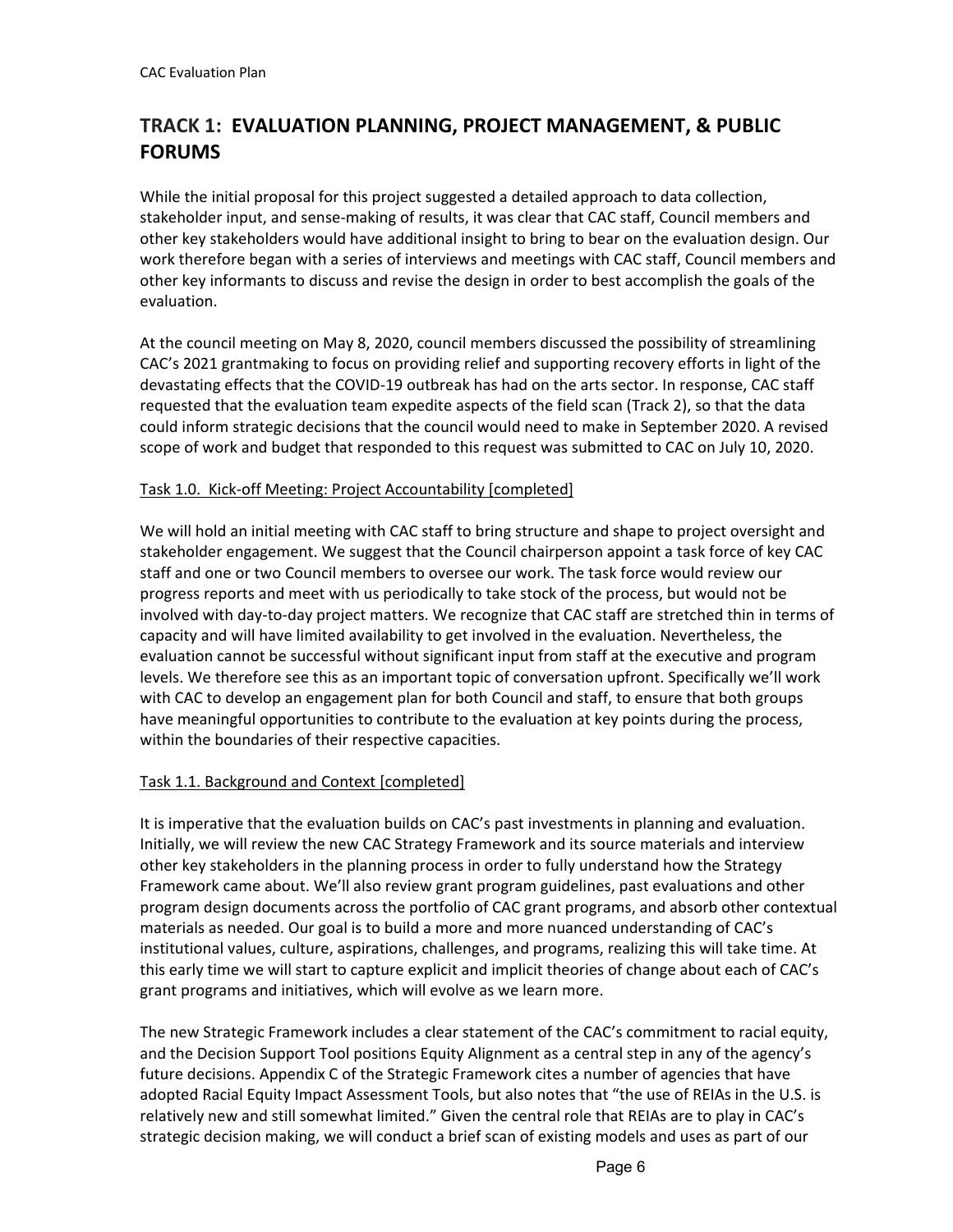background review for the project. We will review any available reports on public agency's experience with REIAs and may conduct two or three interviews to gain further insight into the practical application of these tools in order to ensure that our evaluation process and any resulting recommendations are informed by best practices in REIA.

## Task 1.2. Assessment of the 2020 Arts Funding Landscape [completed]

Given the context of the current COVID-19 pandemic, and the possibility that it will drastically alter the way that CAC makes grants in the coming year (and perhaps beyond), CAC staff have requested that portions of the Field Scan (Task 2) be delivered in an expedited manner, so that they can inform strategic decisions that will be made in fall 2020. We'll conduct some preliminary, qualitative research that will be helpful in guiding CAC near-term decision making, without compromising the depth of the full assessment.

## *Task 1.2.a. Scan of Public and Private Funders' Crisis Responses*

Both private foundations and public arts agencies have taken extraordinary measures during the COVID-19 outbreak to both to support individual artists and sustain nonprofit arts organizations that are facing unprecedented challenges as a result of the public health crisis. The urgency of the situation has in many cases forced funders to make decisions about emergency funding on the fly, with little reliable information, but there have also been efforts to coordinate responses and share experiences through webinars, podcasts, blogs, and reports.

While the situation is constantly changing, we'll conduct four or five interviews with key individuals in the public arts funding ecology (e.g., NASAA or regional arts agency staff) as well as wellnetworked leaders among private foundation funders (e.g., GIA staff), in order to identify trends and emerging best practices. The interviews will be augmented with a review of the most important exchanges/reports on emergency funding responses.

This national scan will explore critical questions such as how funders are balancing the short-term and long-term capital needs of the arts sector, how funders are identifying artists and organizations in particular need of support (including the data used to determine this), and what the equity implications of emergency funding initiatives are.

## *Task 1.2.B. Scan of Future Directions in the California Arts Funding Landscape*

Whereas much of the Field Scan in Task 2 focuses on mapping the distribution of public and private support in recent years, the COVID outbreak has prompted many funders to respond in ways that markedly depart from their usual funding practices. At this point, it is unclear whether funders will return to the previous practices after the pandemic subsides, or whether there will be lasting changes.

The Field Scan is intended to help CAC identify where its support is most needed in California's arts ecosystem, and what role it is most suited to fill as the state arts agency. However, tracing how arts funding has been distributed in the past may not help CAC identify an appropriate niche for the future investments, if the current COVID crisis leads to significant and lasting shifts in the funding landscape. For that reason, we propose a series of interviews with 8 to 10 institutional arts funders in California (including public funders, community and private foundations) to explore how they expect their funding practice to evolve over the next three years, after the initial impact of the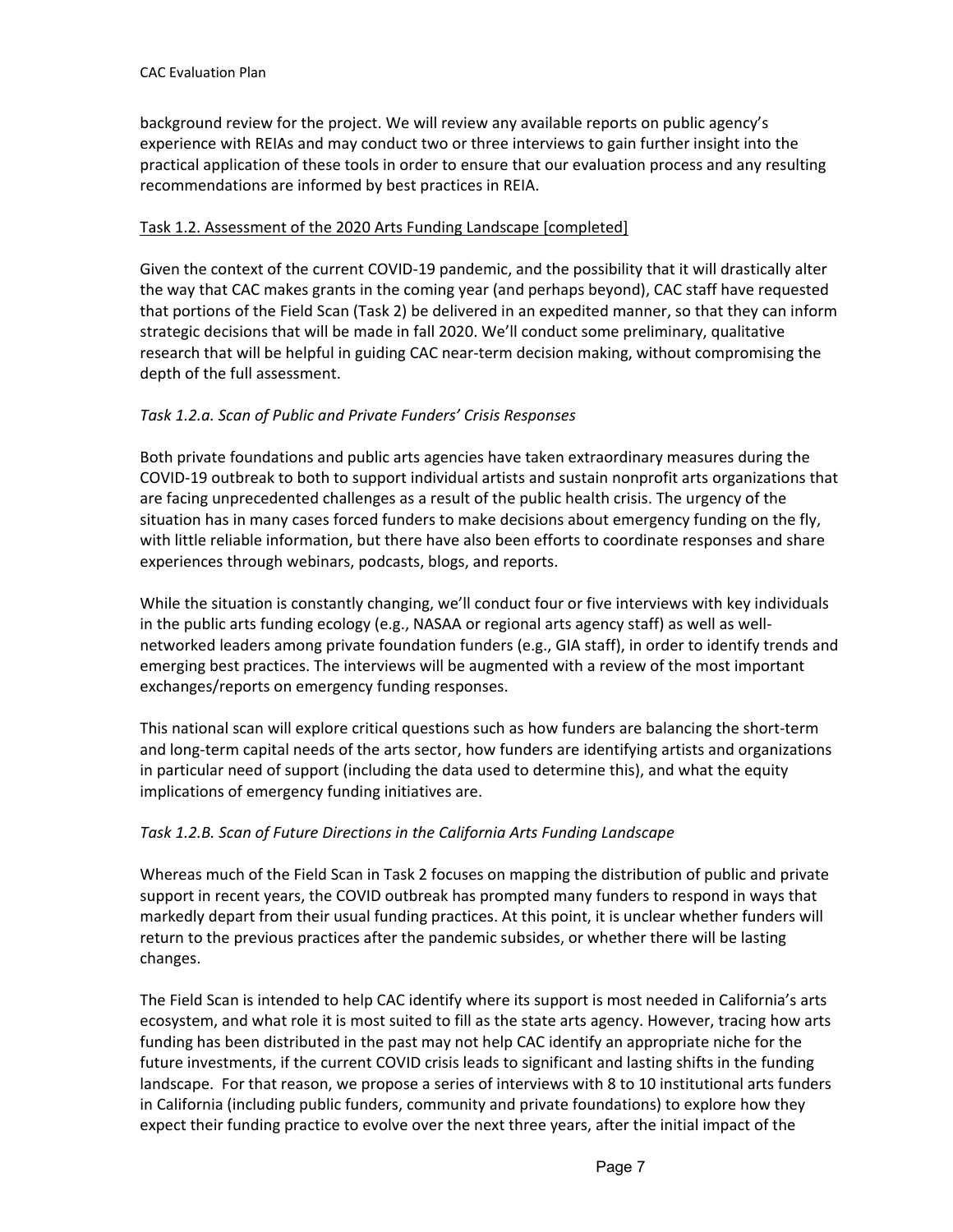COVID outbreak has passed. To ensure a high level of candor in the interviews, we will agree not to associate the interviewees with specific statements or positions in our report to CAC.

## *Task 1.2.C. Key Informant Discussions*

In keeping with CAC new Decision Support Tool, we want to be sure to include the voices of the stakeholders who will be most affected by the Council's decisions. We propose holding four online focus groups with different stakeholder groups, identified in consultation with CAC staff. For instance, we may hold one focus group with a small number of State-Local Partners (SLPs), one with arts service organizations, one with current grantees, and one with individual artists.

The findings from all three parts of Task 1.2 will be synthesized in a concise report to be delivered to CAC by August 17, so that it can be included in the meeting packet for the Council Meeting on September 10, 2020.

## Task 1.3. Draft, Vet and Finalize Evaluation Plan [completed]

Based on our background reading and interactions with CAC staff and Council, we will draft an Evaluation Plan that reflects the consensus on optimal design within budgetary constraints. This plan will incorporate: 1) framing questions and overall evaluation approach; 2) descriptions of the various data collection methodologies and analytical approaches to sense-making, and how these methods and approaches will manifest our commitment to equitable evaluation and human centered design; 3) descriptions of data collection instruments to be designed, and the purpose of each; 4) an analysis plan for making sense of individual data sources as well as triangulating across sources of data; 5) descriptions of key deliverables and the communications goals and challenges associated with each; and 5) a revised timeline including quarterly reporting, key meetings, and key deadlines.

We will request oral or written feedback on the draft Evaluation Plan from task force members and other internal stakeholders, so that everyone has a shared understanding of the roadmap for evaluation. If desired, we'll present the final version of the Evaluation Plan to Council.

## Task 1.4. Project Management, Quarterly Reporting & Public Forums [ongoing]

We are familiar with the extraordinary demands of an evaluation such as this in terms of project management requirements on both sides of the client/consultant relationship. Both the volume and intellectual complexity of the work are high. Ensuring that team meetings and work sessions are focused and productive, and that stakeholder interactions are professionally facilitated and happen in a way that invites and respects diverse viewpoints, requires a good deal of advance planning. Fulfilling CAC's quarterly reporting requirement will also take time and forethought. Moreover, we further propose to hold semi-annual meetings with the task force and core consultant team to take stock of our successes and challenges in bringing the principles of equitable evaluation and human centered design into the center of the evaluation process. These "equity pauses" will be facilitated by Shalini Agrawal, our Equity Advisor. A detailed timeline of key project management milestones is included in the Timeline section, below.

This task also includes our support of two Public Forums, one in June 2021 and the other in March 2022, as specified in the RFP. These will serve as important opportunities to answer questions about our process and preliminary findings. All core consultant team members will be present for these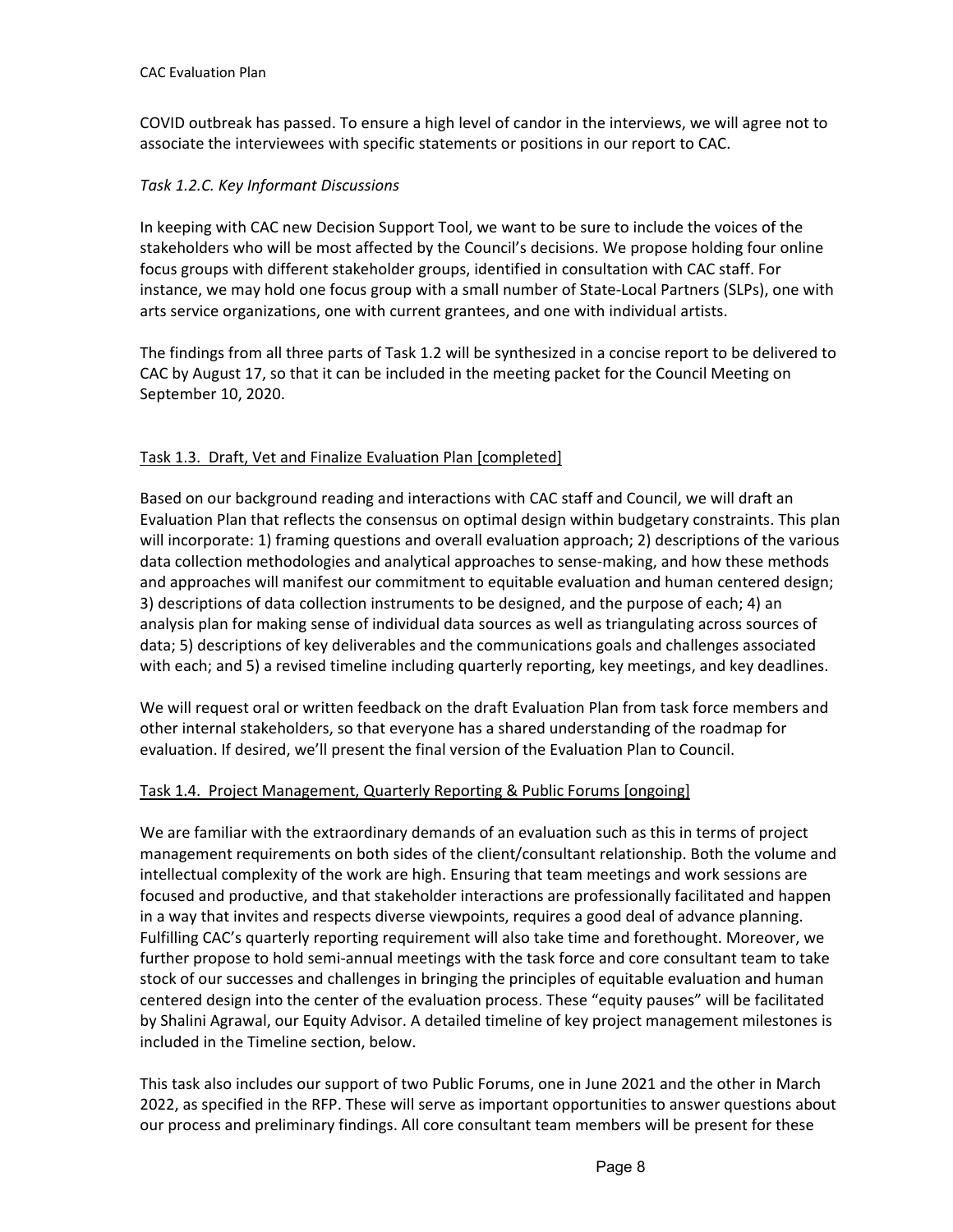meetings. We will consult with you on the design of these meetings so to assure they are accessible to individuals with visual and auditory impairments, and that video recordings and/or transcripts of these meetings are available afterwards.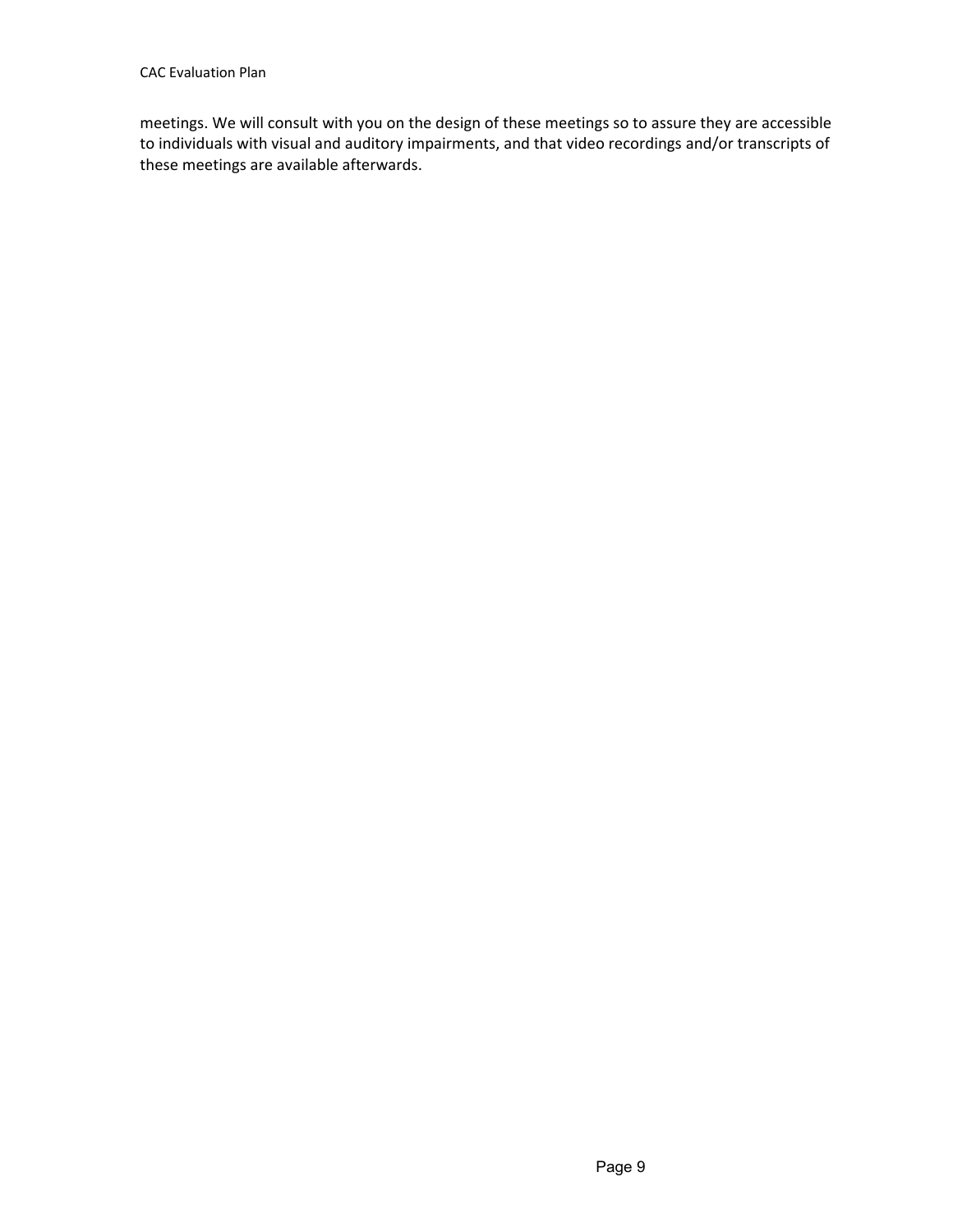# **TRACK 2: FIELD SCAN OF "EQUITY IN ARTS FUNDING" IN CALIFORNIA**

The Field Scan will provide a deep analysis of California's arts infrastructure and access to funding through the lenses of equity and access, and thus provide critical context for the other components of the evaluation. Following Policy Link's definition of "equity,"<sup>[5](#page-9-0)</sup> we think of equity as the just and fair inclusion of all in an arts ecosystem in which all can prosper and reach their full potential. By "access," we mean more specifically, the ability to obtain resources and take advantage of opportunities.

Throughout this project, we will employ the language and principles of systems thinking, and, specifically, ecosystem analysis, to describe the arts landscape and to illustrate how and where inequities exist in the system. By this we mean, we will try to understand the arts ecosystem as a whole, with a particular focus on the causal connections between its parts, and the awareness that systems tend to be self-reinforcing and thereby resistant to change. We take this approach because systemic problems, such as systemic inequities, can't be solved by correcting individual actions within the system; such problems require systemic solutions.

The core questions driving the Field Scan are:

- 1) How does the infrastructure of nonprofit arts organizations (in terms of overall budget, leadership characteristics, etc.) relate to the demography of California? In what ways does focusing on nonprofit organizations bias our understanding of the actual arts ecosystem?
- 2) How equitable is access to private philanthropy (e.g., gifts from individuals) across arts organizations serving different populations and geographic areas?
- 3) What is the big picture of California's arts funding ecosystem (i.e., funding to artists and arts organizations from state, municipal, and private foundation sources)? How equitable is it?
- 4) What role does CAC currently play in the arts funding ecosystem? How might its role evolve in the future in order to further address gaps and inequities?

Our collaborator in preparing the Field Scan will be the National Assembly of State Arts Agencies (NASAA), with Ryan Stubbs serving as the primary liaison.

## Task 2.1. Scan of Existing Research and Gap Analysis.

At the outset of the Field Scan, we will review the available literature on the health and equity of California' arts ecosystem so that we can build on and augment the existing base of knowledge. We will focus on research and analyses that are specific to California, looking at topics such as arts participation, the distribution of philanthropic resources, access to arts education, workforce studies, and evaluations of the grant portfolios of private foundations. We may also include nationwide studies of equity in the arts, where these are likely to shed light on the situation in California.

To bring focus to our investigation, we will concentrate on published research from the last 10 years. If insufficient published research is available, we may also draw on informal sources such as such as blog posts from leaders in the field, webinar recordings, etc. Literature will be sourced through online research from source such as Candid's Issue Lab and snowballing references from bibliographies. Particular efforts will be made to identify research and reports that have been

<span id="page-9-0"></span><sup>5</sup> https://www.policylink.org/about-us/equity-manifesto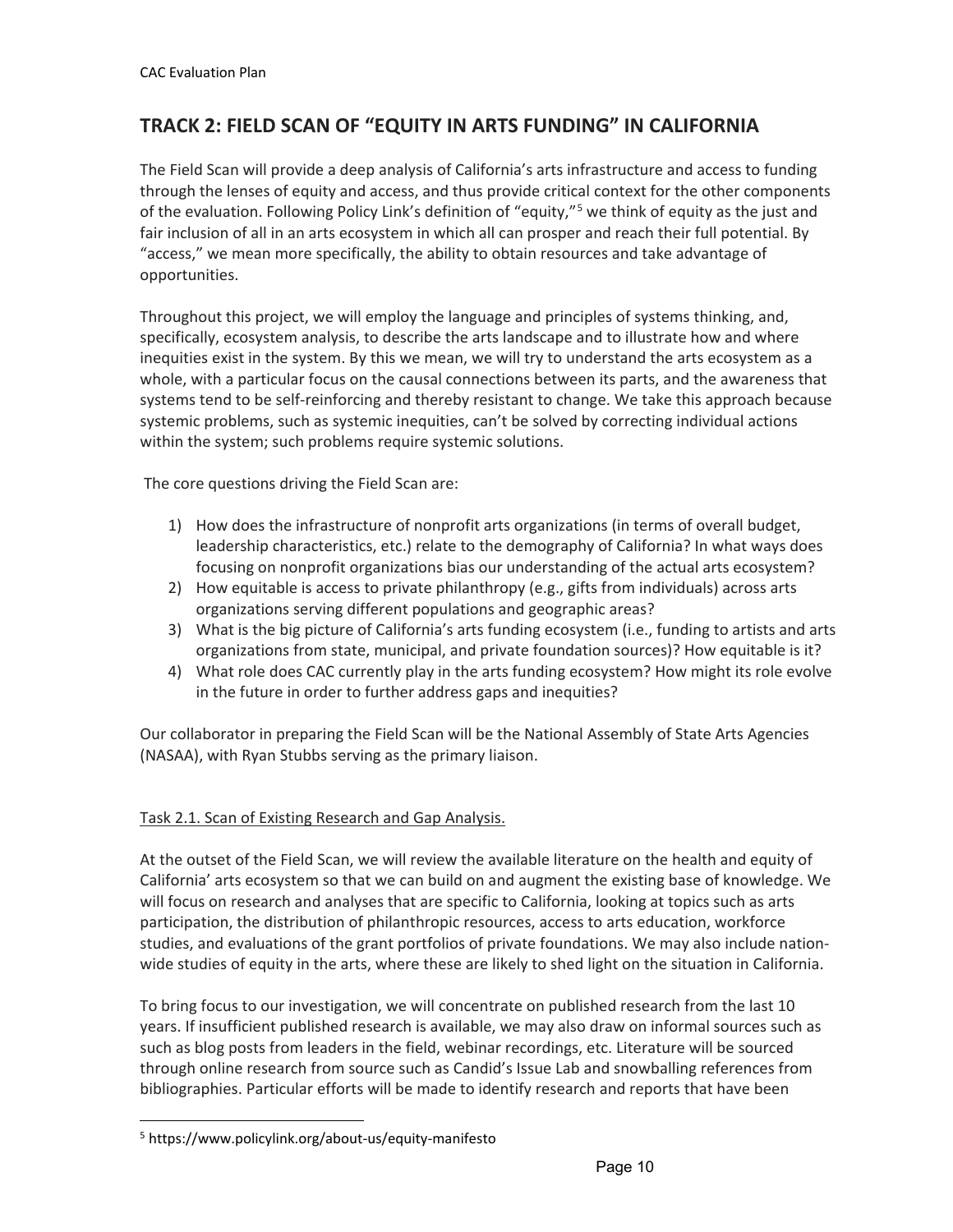generated by networks and organizations serving BIPOC artists and communities. The literature will be collected in the CultureLab.net free online library, where it will be available to students, researchers and practitioners into the future.

Based on our review of this material, we will author a short memorandum report on key themes and gaps in the research literature on California's arts ecosystem, which might serve as a roadmap to further thinking about a future research agenda.

## Task 2.2. Data Acquisition, Merging, Coding and Cleaning

In order to map the nonprofit arts infrastructure in California and analyze the distribution of private and public arts funding, we must first aggregate data into a single database. To do that, we will draw on all of the major existing datasets, specifically:

## **1. IRS Business Master File**

In August 2020, DataArts extracted and cleaned data on 17,159 California arts organizations for CAC. While this data set doesn't provide much detail about each of the organizations, it is the most compressive list of California arts nonprofits available. It includes all tax-exempt organizations with specific NTEE and/or NAICS codes related to arts and culture, including those with budgets under \$50,000 that file a 990N postcard. While there are undoubtedly many formal and informal arts organizations in California that don't appear in this database, it will serve as the best approximation of the total "universe" of the nonprofit arts ecosystem.

## **2. DataArt's Profiles**

DataArts profiles are used to report financial data to foundations and public agencies when applying for grants. The profiles provide a detailed account of the sources of revenue that organizations rely on, including annual contributions from individuals; corporations; private foundations; and local, state, and national agencies. Since the profiles are only created by organizations that are seeking grants, this data only exists for a subset of California's arts organizations. We will acquire three years of profile data (FY 17-20) from approximately 3,500 organizations and use the most recent data available for each organization in our analyses.

## **3. Candid data on Foundation Grants**

Candid (formerly the Foundation Center) collects data on the individual grants that foundation's make, including the recipient, purpose, and amount of each grant. Candid uses its Philanthropy Classification System (PCS) taxonomy to classify the recipient organizations, including the populations served by the organization. In some (but not all) cases, the population served is also recorded for individual grants, which may not be the same as the population served by the recipient organization (for instance, a symphony orchestra might receive a grant to engage Hispanic youths even though the organization as a whole serves a broader population). Our analysis will include data on approximately 14,000 grants made to arts and cultural organizations in California in 2018.

## **4. California Arts Council's applicant, recipient, and final report data**

CAC's current grant management system includes all applications and grant recipients for the program years 18/19, 19/20, and 20/21. Final reports, that include voluntary information about the demographics of board and staff members, are available for the program years 17/18, 18/19, and 19/20. Final reports for 20/21 grants aren't expected until August 2021 and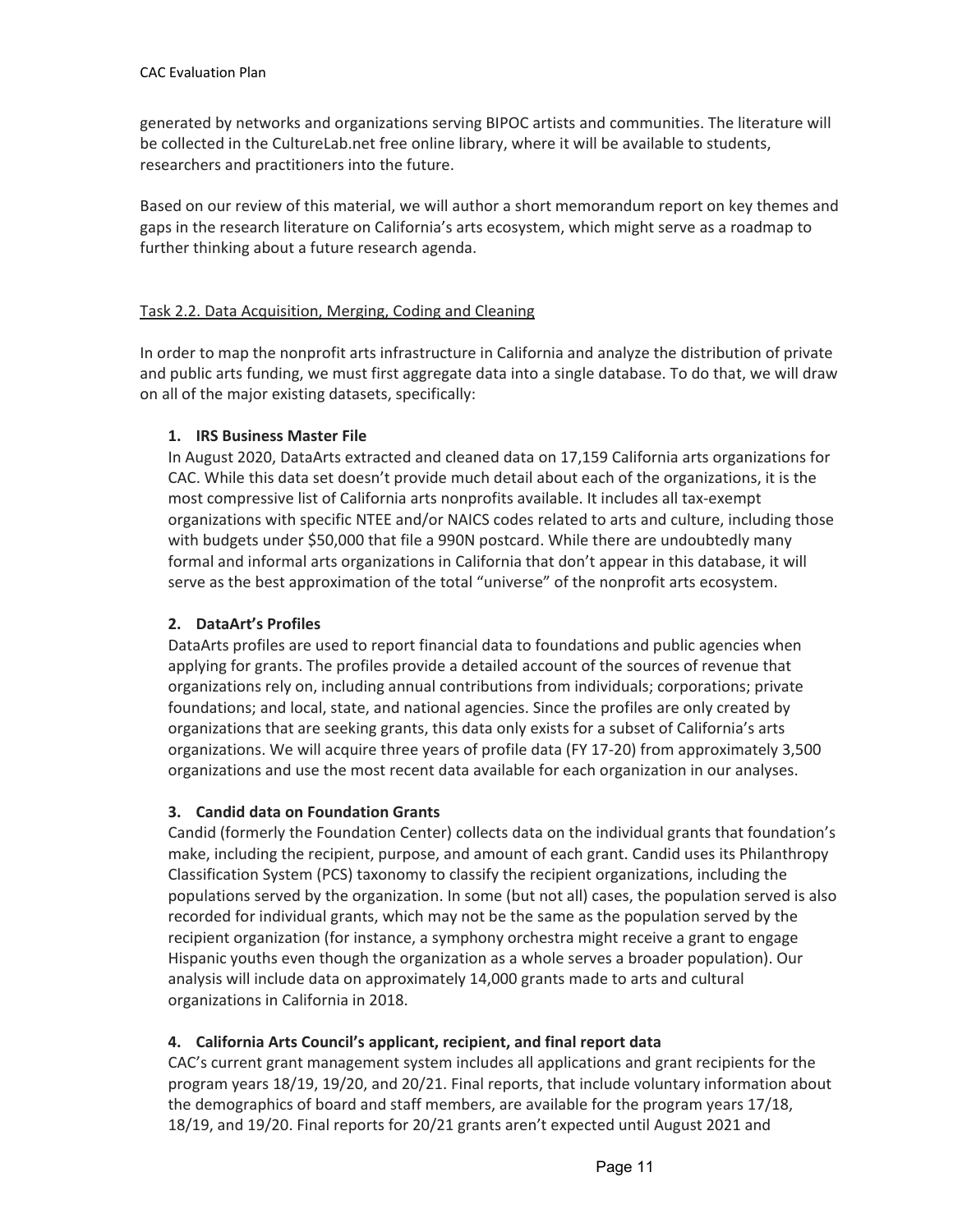therefore can't be included in the Field Scan (however, they might be added to the data set at a later point to allow for comparisons between the pre- and post-COVID funding portfolios)

#### **5. US Census Data**

Data from the US census will be used to contextualize the distribution of arts organizations and grants with information about the demographics of the population. Data will be appended at the county, ZIP code, or census tract levels, as required for the analysis, and will include

- Percentage populations by Race and ethnicity (Black, Hispanic/Latinx, Native American, Asian, Pacific Islander/Native Hawaiian, White)
- Percentage non-white populations
- Urban/Rural Designation (Non-MSA Counties and MSA Adjacent Counties under 50,000)
- Non-English speaking households
- Population Density
- Median Household Income
- Poverty level
- Percentage of disabled populations
- Populations by age

Using these five datasets, NASAA will build a relational database that joins all organizational information based on Federal Tax Identification (EIN) numbers. NASAA will Geocode all address data within with dataset and assign a latitude and longitude to each record. Based on the geocodes NASAA will append Census data on demographics and socioeconomics of the local population.

To our knowledge, these datasets have never been combined and analyzed together in the past. By combining these sources we will be in the position to conduct the most thorough analysis possible with existing data. (Even so, we are aware that not all California arts organizations are captured in the data, so additional research will be necessary – see Task 2.5).

Since questions of equity will be central to our analysis it is critical to identify arts organizations in our dataset that present cultural traditions, artists, and stories of specific racial or ethnic groups, and/or serve specific racial and ethnic groups through their work.

While there is no single source that lists all BIPOC organizations in California, our dataset will be helpful in identifying organizations that have a specific mission to serve or represent the following groups:

- Asian
- Pacific Islander (incl. Native Hawaiian)
- Black or African American
- Hispanic or Latinx
- Native American or Alaska Native
- Middle Eastern
- Multi-racial or multiple groups of People of Color

We will employ multiple methods to identify organizations that serve or represent one of the listed groups: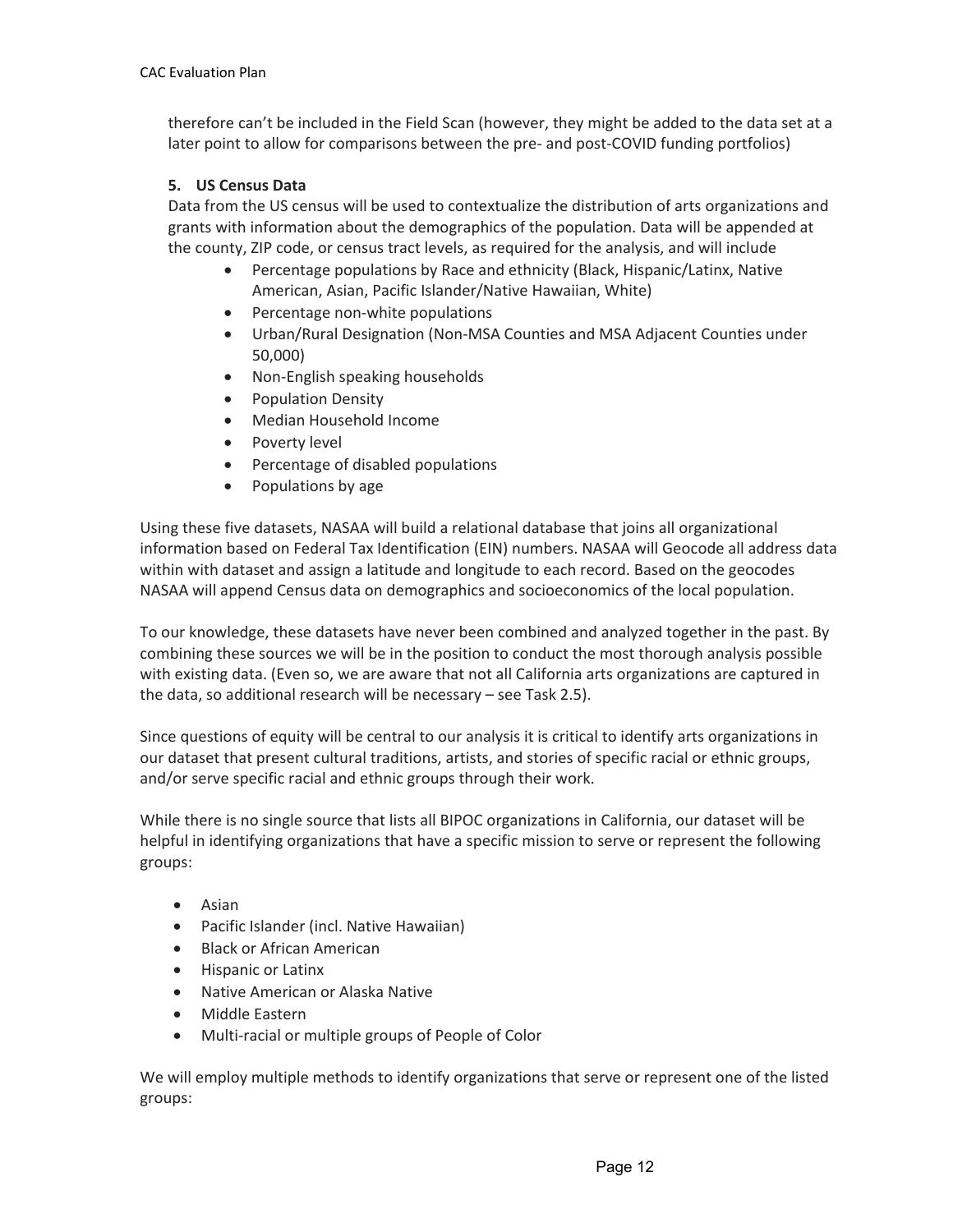- 1. Word Searches in Organization Names and Mission Statements: NASAA will conduct word searches in the organizational names and mission statements available in DataArts, Candid and CAC data (if available). Search terms will be developed in conjunction with CAC and refined through testing. Term might include: "Asia\*" "Africa\*" "Black" "BIPOC" "Culturally Specific" "Hispanic" "Immigrant" "Indigenous" "Latin\*" "Middle East\*" "Migrant" "Native" "Pacific Island\*" "People of Color" "Tribal" "Tribe". The complete list of terms will be developed in consultation with CAC.
- 2. Organizations reporting serving populations of color within the Candid data
- 3. Membership in networks of BIPOC organizations and/or participation at major ethnic arts festivals: We will work with CAC staff to identify and approach appropriate networks and festivals. Examples might include the Latino Arts Network, Alliance for California Traditional Arts (ACTA), and the San Francisco Ethnic Dance Festival. Some networks and festivals (e.g., ACTA and the Ethnic Dance Festival) include organizations that focus on European cultural traditions which will be excluded.

To test the accuracy of these methods in identifying organizations that serve or represent POC communities, NASAA will pull a random sample of 30 organizations from among those tagged through each method (90 organizations total). The Evaluation Team will verify that the selected organizations serve or represent the specified communities through web research.

We assume there will be a large degree of overlap between the lists of organizations identified by each method. If that's not the case, we will spot check organizations that are only identified through one of the methods to ensure that they are classified appropriately.

If the proposed methods aren't able to reliably identify organizations that serve or represent POC, we will compile a sample of 50 organizations that have been verified through online research and test for statistical differences between the verified sample and the larger pool of auto-coded organizations.

It is important to note that we are not including the demographics of staff and board members in identifying BIPOC organizations. The methods described above will identify organizations that *serve* or *represent* BIPOC communities, not organizations that consist of BIPOC individuals. This is largely due to the lack of data on board and staff compositions, and the fact that collecting new data in a manner that avoids replicating past biases would exceed the limits of this project. Board and staff demographics will therefore only enter our analysis in a limited way under Task 2.4.c, where data is available for the subset of organizations that have received CAC grants.

## Task 2.3. Mapping California's Nonprofit Arts Infrastructure

The overall goal of this task is to illuminate the extent to which the nonprofit arts infrastructure reflects the actual diversity and distribution of the State's population, and where it falls short. The results of this analysis will serve as a building block in the larger narrative about equity.

A central component of this work will take the form of an interactive map that NASSA will construct based on the aggregated data set. It will be constructed as a web-based map using the Tableau software, which, when published, will allow the public to interact with the data through a userfriendly interface. This map will allow us (and members of the public) to explore geographic patterns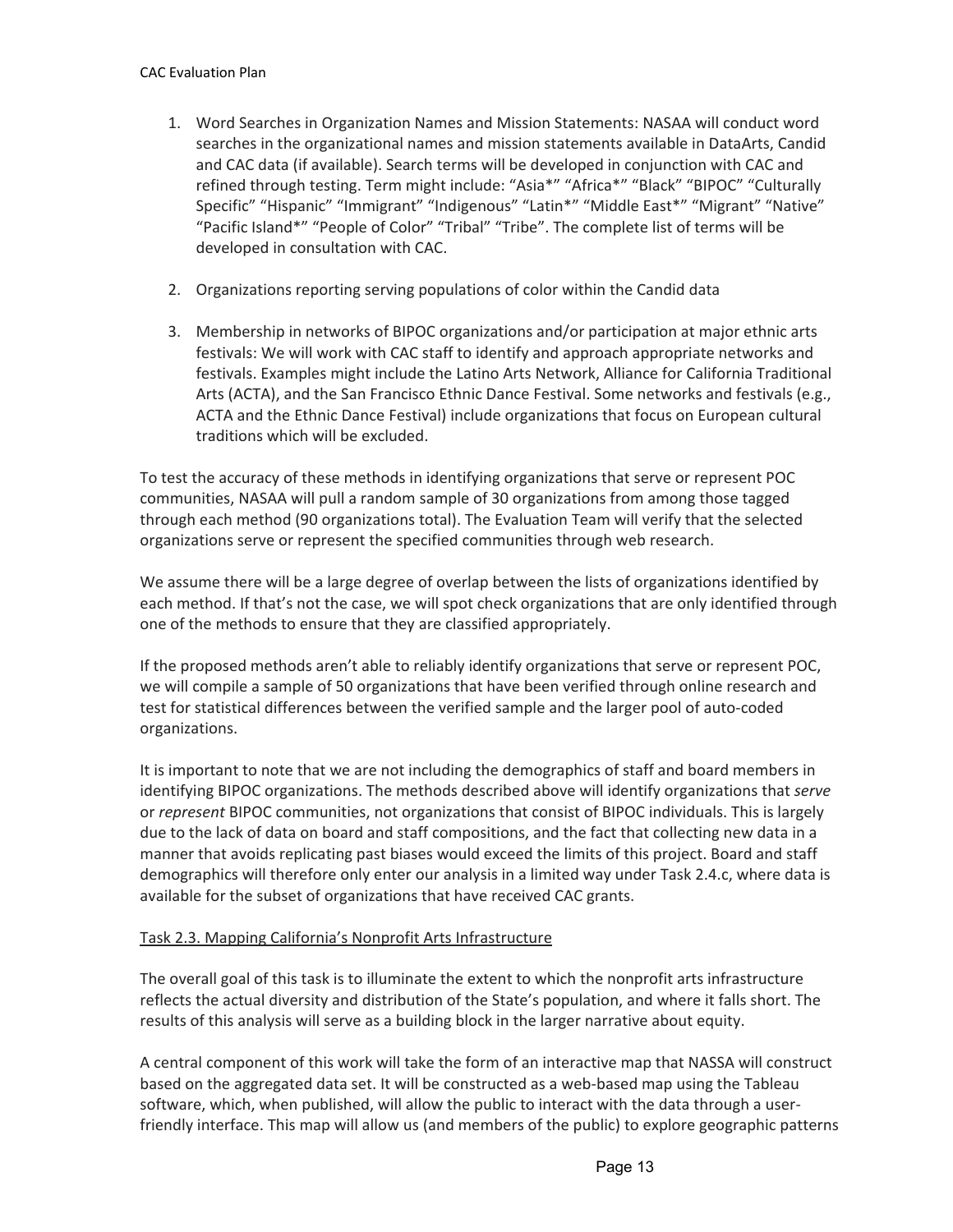in the distribution of California's arts nonprofits in relation to characteristics of the state's demographics, including:

- Race/ethnicity
- Household income
- Population density
- Primary language

In addition, the map will show the locations of CAC's recent applicants and grant recipients (by program, discipline, and size) and the distribution of grants from private foundations.

In addition to the visual analysis that will be possible using the map, we will statistically compare and contrast our composite data on California's infrastructure of nonprofit arts organizations (number, budget sizes, racial and ethnic communities served or represented) in relation to geography, urbanism, population density, and key indicators of socioeconomic and racial/ethnic diversity. To do this, NASAA will explore the percentages of organizations present across the state based on the above-mentioned demographic and socioeconomic characteristics of the local populations. This geographic analysis will also be used to look at the underlying demographic characteristics of regions served by CAC grantees compared to all other arts organizations in the data.

## Task 2.4. Assessment of Equity in the Arts Funding Landscape

Several analyses will be performed to assess the extent to which unearned income, (i.e., grants and contributions from individual donors) flows equitably to nonprofit arts organizations across the state, and what factors contribute to inequities in access to public and private funding.

## *Task 2.4.a. Analysis of Contributed Revenue*

To start with, we will examine total budget sizes and the proportion of unearned income from various sources that are reported in organizations' DataArts profiles. We will use the most recent profile data for each organization (i.e., where no profile was submitted for 2019, we'll use the 2018 or 2017 figures). If no DataArts data is available, the best available IRS data will be used instead (which won't allow for the same level of granularity in the analysis).

We will compare the revenue streams of organizations that differ along the following lines:

- Race/ethnicity of the population served or represented (individually, and all POC vs. non-POC)
- Budget size (size categories TBD)
- Region (CAC funding regions)
- Urbanicity (urban, suburban, rural)

NASAA will run statistical tests on financial fields (likely t-tests) to understand any meaningful differences in the distribution of the data between these types of organizations. NASAA will analyze the data in the following ways:

- Total Revenue: Min, Max and Median (including box plot)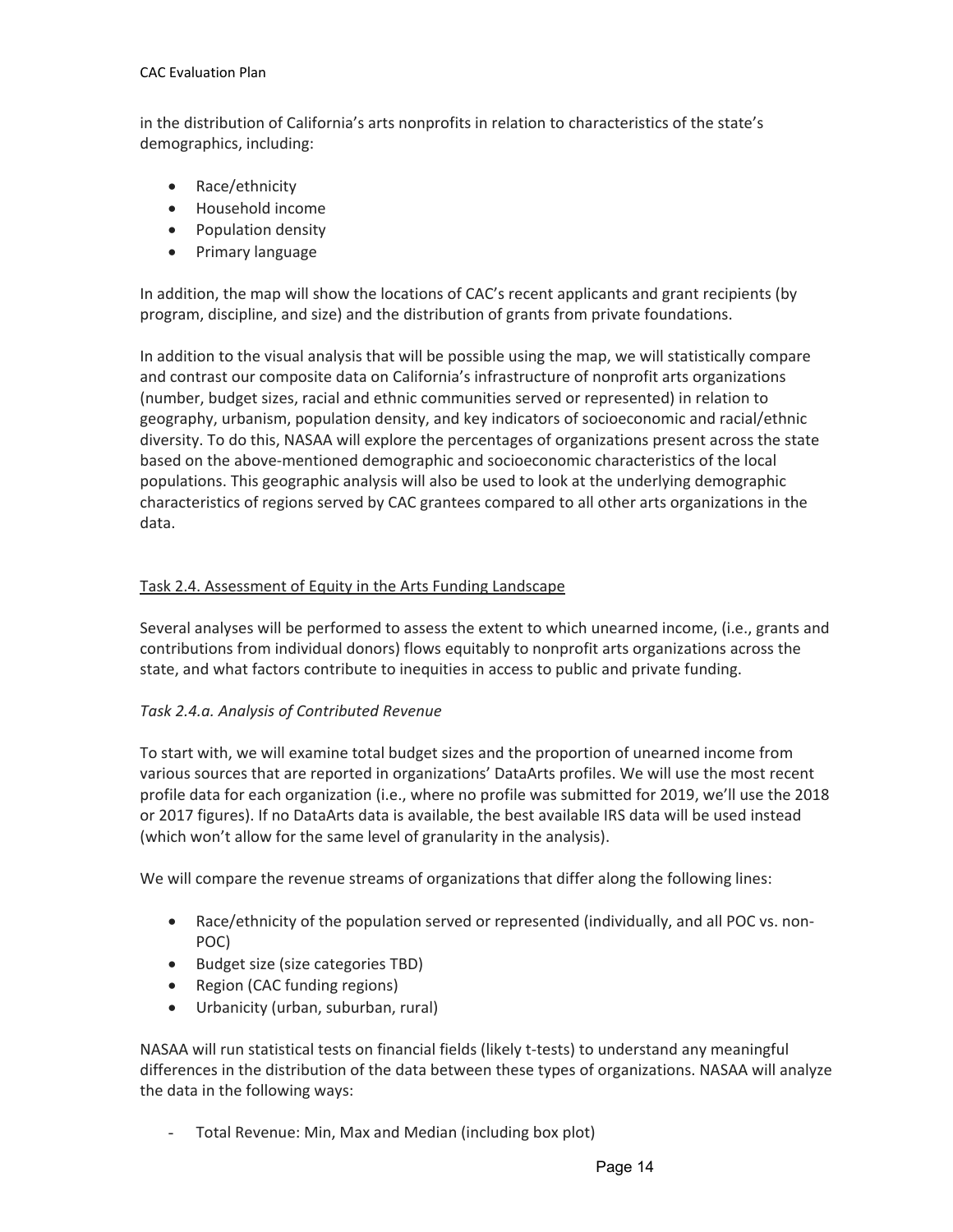- Proportion of Earned Revenue: Min, Max, Median (including box plots or histogram)
- Proportion of Contributed Revenue: Min, Max, Median (including box plot or histogram) plus similar analysis of the subsets:
	- o Board contributions
	- o Individual contributions
	- o Corporate contributions
	- o Foundation contributions
	- o City government contributions
	- o County government contributions
	- o State government contributions
	- o Federal government contributions
	- o Tribal government contributions

Having analyzed the contributed income reported by organizations of various sizes from public, foundation, and private sources, it will also be possible to estimate the total amounts of contributed income from each source available to the arts in California, weighting by the relative distribution of organization sizes in the IRS data.

## *Task 2.4.b. Analysis of Distribution of Foundation Grants*

The next analysis will look at the distribution of foundation grants from the funders' side, using data reported by Candid. We will look for disparities in the proportion of nonprofit arts organizations of a given type, and the proportion of grant funding they receive. The categories used to compare types of organizations will be the same as in the previous analysis:

- Race/ethnicity of the population served or represented (individually, and all POC vs. non-POC)
- Budget size
- Region
- Urbanicity

This analysis will address questions such as:

- Where are the funding gaps in terms of the communities and geographies served by philanthropic foundations?
- How do the number and sizes of grants compare across different types of organization? Do some organizations receive many small grants while others receive a small number of large grants?
- What proportion of the grants that foundations distribute to support communities of color are awarded to organizations that are dedicated to serving or representing specific racial and ethnic communities versus organizations that don't have that specific focus?

## *Task 2.4.c. Analysis of Distribution of CAC Grants*

The third analysis will be similar to the second, but focusing specifically on the grants that CAC has awarded over the most recent three program years (18/19, 19/20, and 20/21)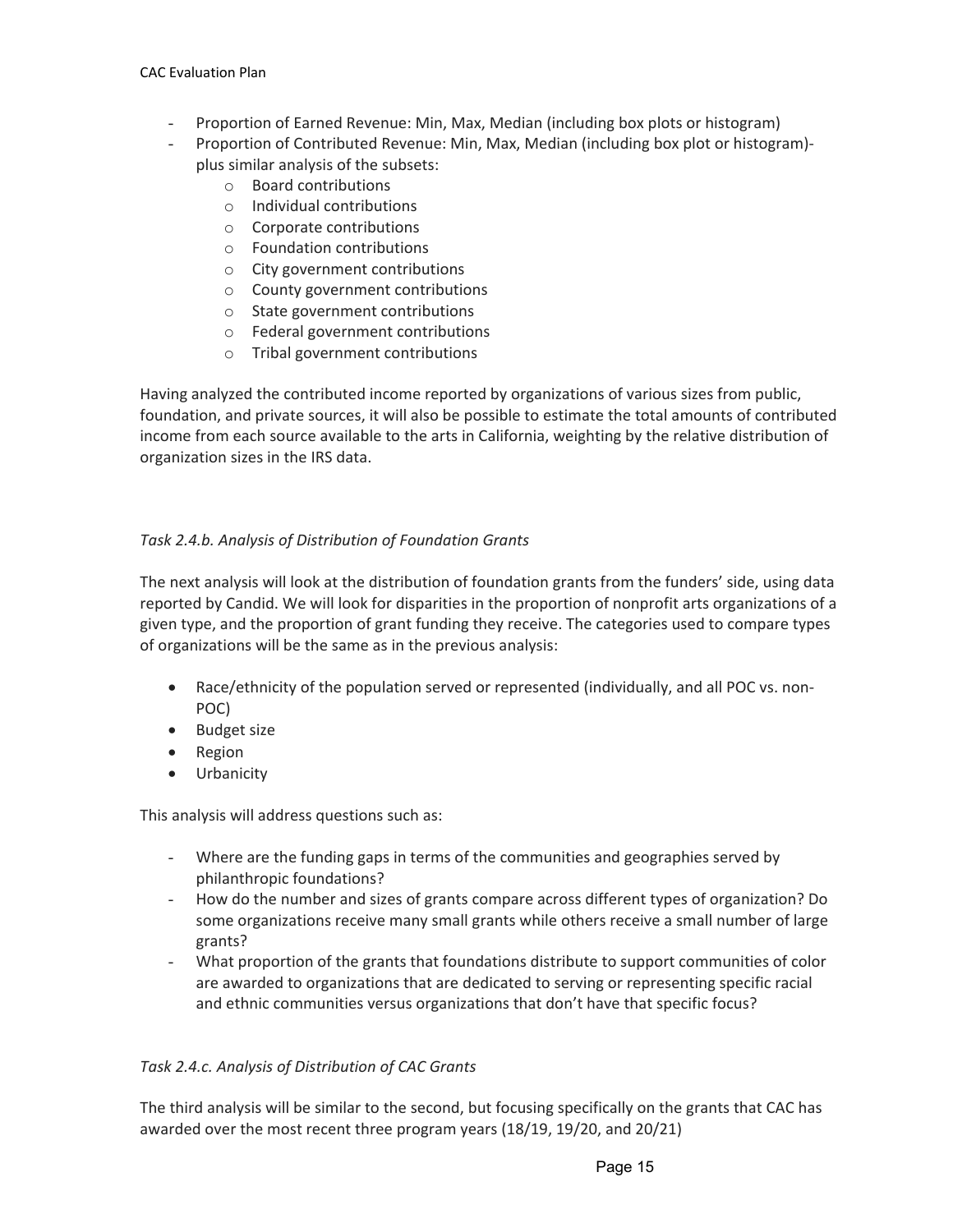In addition to the specific analyses described above, CAC's Final Descriptive Reports collect information on the demographics of the organizations' boards and staff. While this data is only available for a small pool of California's nonprofit arts organizations (namely recent recipients of CAC grants), it will allow us to look at the ways in which the diversity of organization's personnel overlay with other characteristics of CAC- funded organizations.

## Task 2.5. Community Consultations about Local Arts Ecosystems

The quantitative analyses conducted in Task 2.3 and 2.4 will draw on the best available datasets from sources such as the IRS, DataArts, and Candid to paint a picture of the arts infrastructure in California, where funding comes from, and where it ends up. However, we know that much of the creative work and cultural meaning-making in California happens outside of the formal nonprofit structures that are captured in these datasets.

To inform our evaluation of CAC's funding programs and grantmaking processes it is essential that the we develop a view of the arts ecosystem in California that is as complete as possible. Just as importantly, we need to become aware of our blind spots, both historical and current. We must also be careful not to allow deficit thinking or use deficit language to describe communities or populations that operate outside formal nonprofit structures.

We hope to deepen our understanding of the kinds of organizations, artists, networks, and activities that are missing in the available datasets by conducting primary, qualitative research in four local arts ecosystems that operate at least partially outside of the formal arts sector. These conversations will provide a space for artists, craftspeople, culture bearers, arts administrators, and culturally engaged community leaders to inform and educate the consultant team as to the arts resources, cultural traditions, places, values, cultural contexts, aspirations and challenges that, together, tell the story of the local arts ecosystem.

The focus will be on understanding:

- *in what ways* local arts ecosystems are resilient when resources are scarce;
- *where* obstacles prevent artists and organizations from accessing funding;
- *how* structural features of the system lead to inequities; and
- *what assets and resources* are available at the local level that might assist funders in mitigating against inequities.

When we say "local arts ecosystems," we are referring to the web of individuals, resources, relationships and organizations through which the arts and cultural enrichment are made possible in a specific area. While we expect the ecosystems will be geographically sited (i.e., we're not considering online or statewide ecosystems), geography needn't be the only criteria. Other criteria might be added to recognize ecosystems outside of the "mainstream," whether based in specific racial, ethnic or cultural groups, tribal governments, communities defined by a shared immigration history, gender identity, or other criteria. In selecting the sites, we will be looking for examples that are archetypal of certain types of arts ecosystems that exist across California.

To be invited into these ecosystems, it will be critical that we build on existing networks and relationships. In each of the four locations, we will approach one "Connector"– a culture bearer, community leader, artist, organization or other respected and well-connected entity – to host us in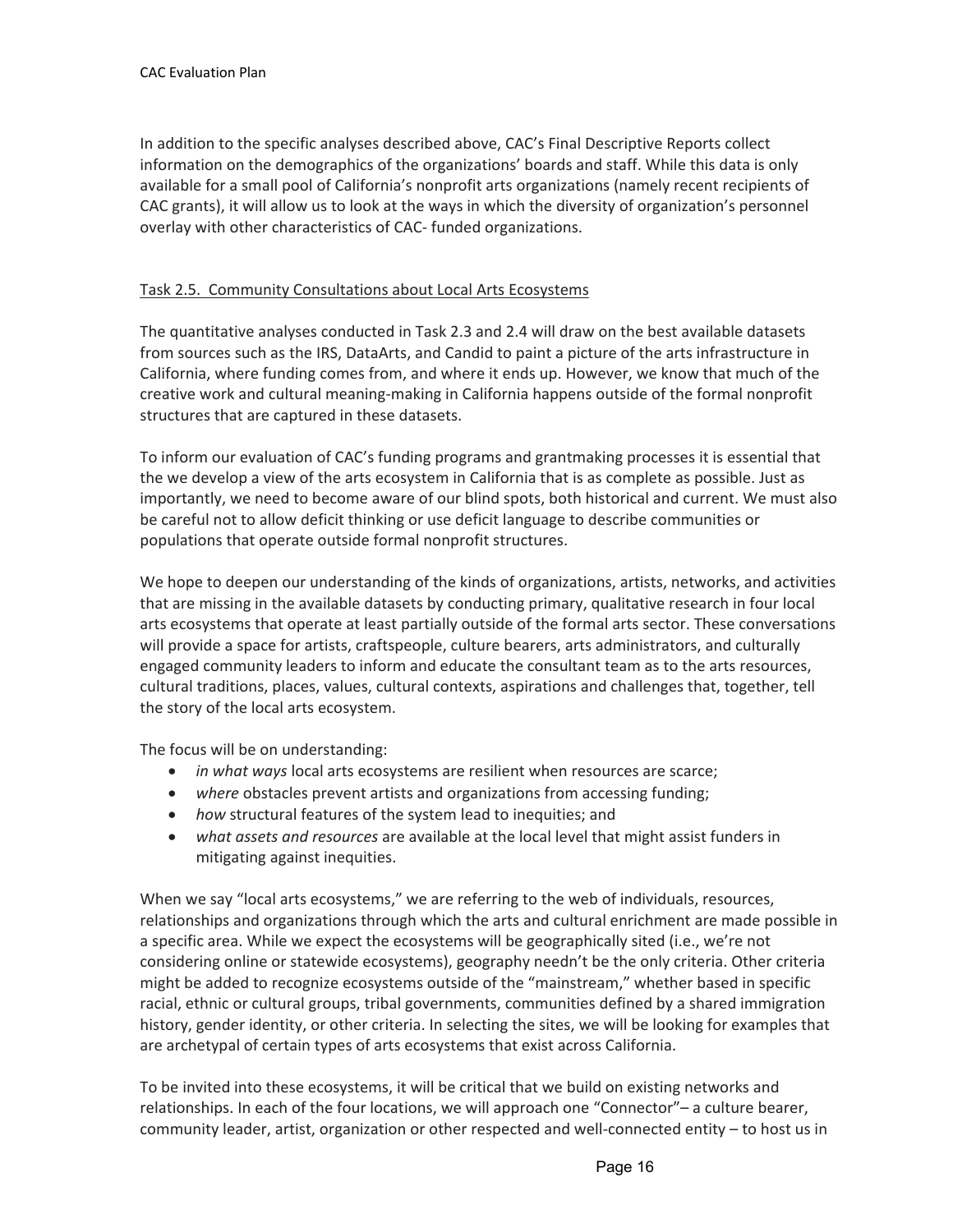their local community and help us recruit a panel of 12 to 15 individuals who will serve as a "local panel."

The panelists will be people who represent different networks within the local ecosystem of arts, culture and creativity, and who represent a range of perspectives and practices. The panelists may or may not have knowledge of, or experience with, CAC. They needn't (and perhaps shouldn't) all have pre-existing relationships with the "Connector." To be responsive to local conditions, we will welcome and support the Connectors' leadership on how best to recruit and engage with specific local arts communities.

While we aspire to engage each of the local arts communities in collaborative partnerships, we are aware of the imbalance of resources, privilege, and power that results from our role as contracted agents of the State of California. We cannot eliminate these imbalances, but we hope to minimize their impact and commit to engaging with community members in a manner that is respectful of their time, perspectives, and expertise.

All Connectors and panelists will receive honoraria for their contributions to this work. In addition, Connectors will have access to a small budget to support their recruitment process, technical needs, translation, ADA accessibility and other logistics to successfully engage their peers. Our hope is that the Connectors and panelists will find the opportunity to connect with their peers and explore their local arts ecosystem valuable, and we commit to sharing all reports that are based on our work in these communities back to the panels.

All CAC staff and Council Members will be invited to nominate local ecosystems for consideration as one of the four deep dive sites. We will prepare an overview of the research project that outlines the objectives and criteria for the selection of deep dive sites to guide the nominators. When suggesting a local ecosystem, it is important that the nominator has pre-existing relationships that will allow them to connect our team to one or more potential local "Connectors."

Once nominations have been received, we will conduct additional research on each of the sites and complete as many of the selection criteria fields as possible. If we receive more than ten suggestions, we may prescreen the strongest candidates based on the selection criteria, before forwarding the finalists to the Evaluation Task Force. The Evaluation Task Force (consisting of council members, staff members, and the consultants) will then meet to select a cohort of four sites that represent diverse range of local ecosystems that compliment that existing datasets we will be using.

Once panelists have been identified, a member of our research team will conduct phone or video interviews with each panelist to learn about their work and the communities they serve. This will help us build personal relationships with each panelist before we meet as a group.

The researcher will then travel to each community, and spend two days on site touring central arts hubs, meeting with panelists for small group conversations, observing work-in-progress, or otherwise learning about the local arts scene. The agenda for each site visit will be substantially informed by the local Connector, who will recommend people to meet, places to visit, and programs to observe, and will be responsible for scheduling meetings and managing logistics. As appropriate we will conduct the meetings in language(s) that will engage the local community, using multilingual interpreters as necessary. We encourage someone from CAC to join the site visits.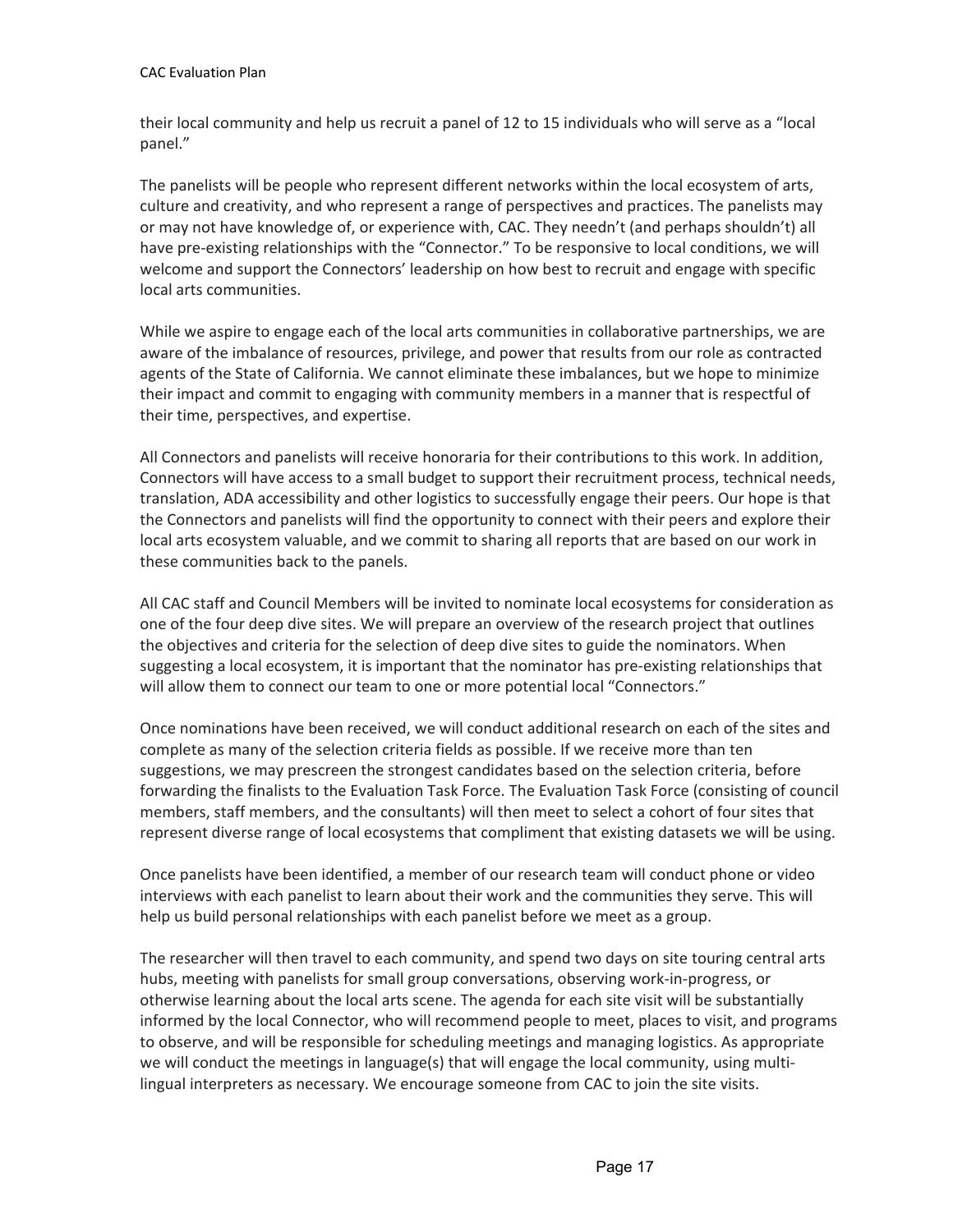The culminating event at each site will be a three-hour meeting with the full panel that will be cofacilitated with the local Connector. The purpose of this meeting will be to articulate the community's arts, cultural and creative assets, understand the various networks that exist and how they intersect with other networks (or don't), and how the ecosystem supports itself. The ability to identify hubs and catalysts will be key to this analysis. We will then compare and contrast what community members value about their arts ecosystem with the arts funding that flows into the community through CAC and other funders. Essentially, this is a gap analysis. These meetings will be video recorded for both archival and analytical purposes.

Findings from the site visits will be summarized in brief case studies on each of the four local arts ecosystems. The case studies will be shared with the panelists and discussed on an online video conference, to ensure that the case studies accurately represent the local arts ecosystems. Where necessary, we will provide technical support to assist panelists in connecting to the conference. Members of the general public will also be able to observe the online discussion and add comments through the chat functionality. The local connector will announce the online presentation and discussion locally.

Once the cases studies have been finalized they will be integrated into the Field Scan Report.

## Task 2.6. Prepare, Vet and Finalize Field Scan Report

We will draft the Field Scan Report summarizing the findings of the various strands of research. Given CAC's desire to have an engaging public deliverable from this work, we foresee two primary deliverables: 1) a series of web pages highlighting the results, including an interactive map allowing individuals to view and interrogate specific data on their community, county or region; and 2) a visually intensive summary that is both printable and suitable for distribution via online communications channels, designed with accessibility in mind. Drafts of these materials will be submitted to CAC and reviewed and discussed in a meeting in Sacramento.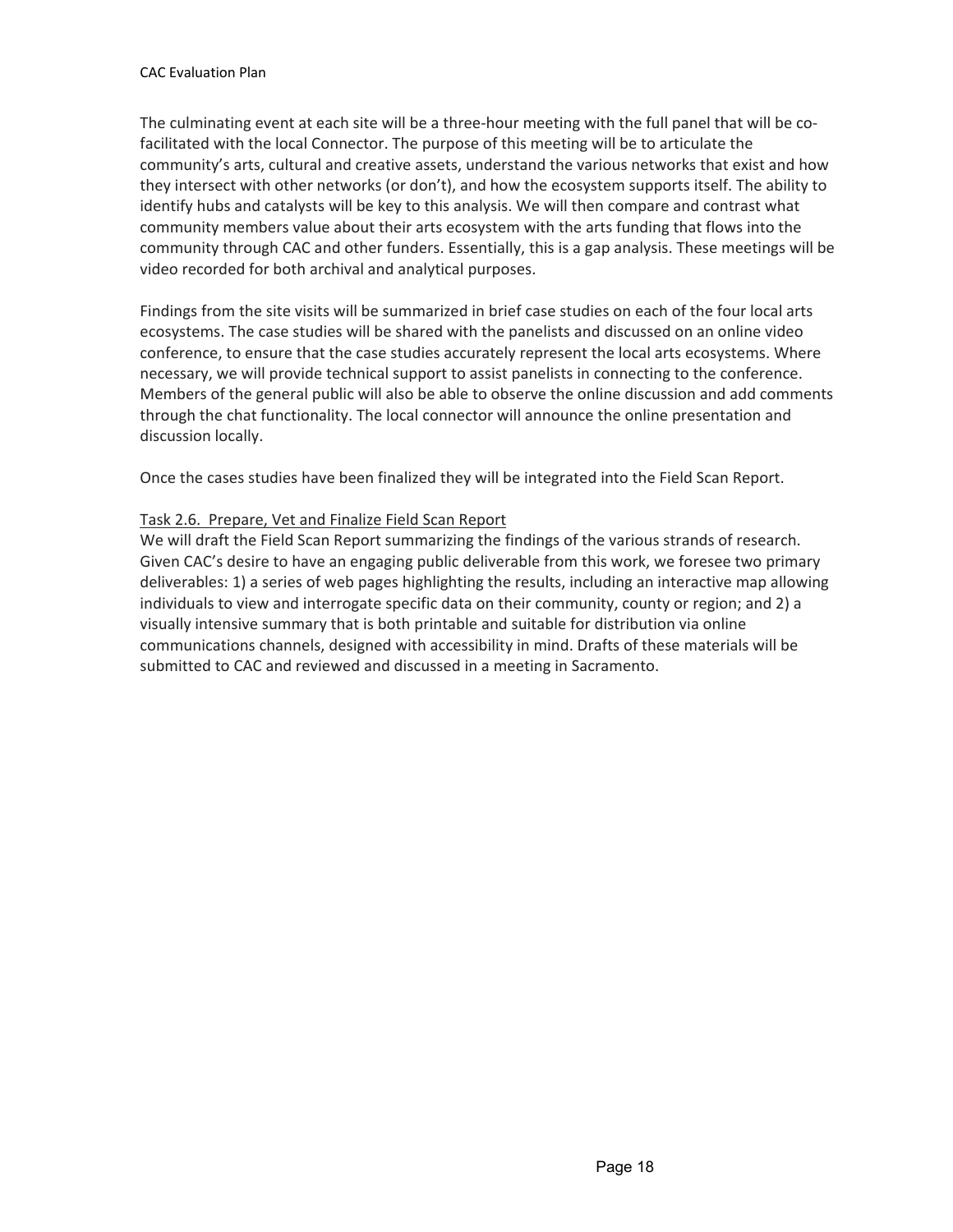## **TRACK 3: BUSINESS PROCESS ASSESSMENT**

CAC's business process model lies at the center of the agency's capacity to fulfill its mission. It shapes the agency's staff structure, organizational culture, staff morale, and, most importantly, its capacity to deliver on the promise of equitable access to resources.

The business process evaluation will explore the specific inputs and work steps of the grantmaking programs at CAC, how the programs intersect with each other in the larger grant making portfolio, and how communications and decision-making flow within the organization. Efficiency, effectiveness, and equity in funding are the three guiding principles we'll assess in CAC's business systems, with especial emphasis on racial equity, using the following definitions:

- Efficiency Efficiency means that an organization is getting the maximum benefits from its scarce resources. [Environmental Economics]
- Effectiveness Effectiveness can be defined as the extent to which public policies are achieving the benefits they are supposed to achieve plus any unanticipated side benefits. [Review of Policy Research]
- Racial equity Racial equity is the condition that would be achieved if one's racial identity no longer predicted, in a statistical sense, how one fares. [Racial Equity Tools]

We recognize the intimate relationship among these three principles from a systemic point of view, especially among public entities, and are aware of the multitude of instances in which efficiency and effectiveness have been prioritized over equity. Our analysis will specifically look at those situations and how they influence the whole system.

CAC is currently in the midst of significant transitions in its program portfolio and grantmaking processes. Many aspects are still in flux, and it may be too early to evaluate the new practices. Our initial analysis will therefore focus on the business processes in place before the grant programs consolidation, using two or three programs considered archetypical of CAC's impact in the field, as examples of the situation prior to 2020. As part of this analysis, we'll examine the motivations for changing that model and what the new practices are intended to improve. We'll look at this from an internal perspective, focusing on CAC's staff, particularly program managers, leadership team, and Council-member level committees, such as the program and policy committees. We may also include a sample of past grant panelists that would provide a clear vision of the panel process, if that information doesn't already exist. In the selection of people to interview we'll prioritize those who would provide a perspective on racial equity and unintended biases.

As part of the systems analysis, we will look at identifying the inputs/resources, planned activities, desired outputs, and short, medium and long-term outcomes of CAC's grantmaking process, as well as any unintended outcomes that CAC's staff might be aware of. We will assess each one of these elements in the planning and execution of the CAC grant portfolio, specifically in light of recent changes to it, and with emphasis in the interrelations among its programs.

We will begin by analyzing the planned work that CAC considers in its grantmaking portfolio in the following categories: a) human inputs, 2) financial inputs, 3) information inputs, and 4) material inputs (if any.) We'll look at these inputs along the full arc of planning and implementing grant programs, from developing guidelines to outreach and marketing, application processes, grant selection, award administration, and reporting.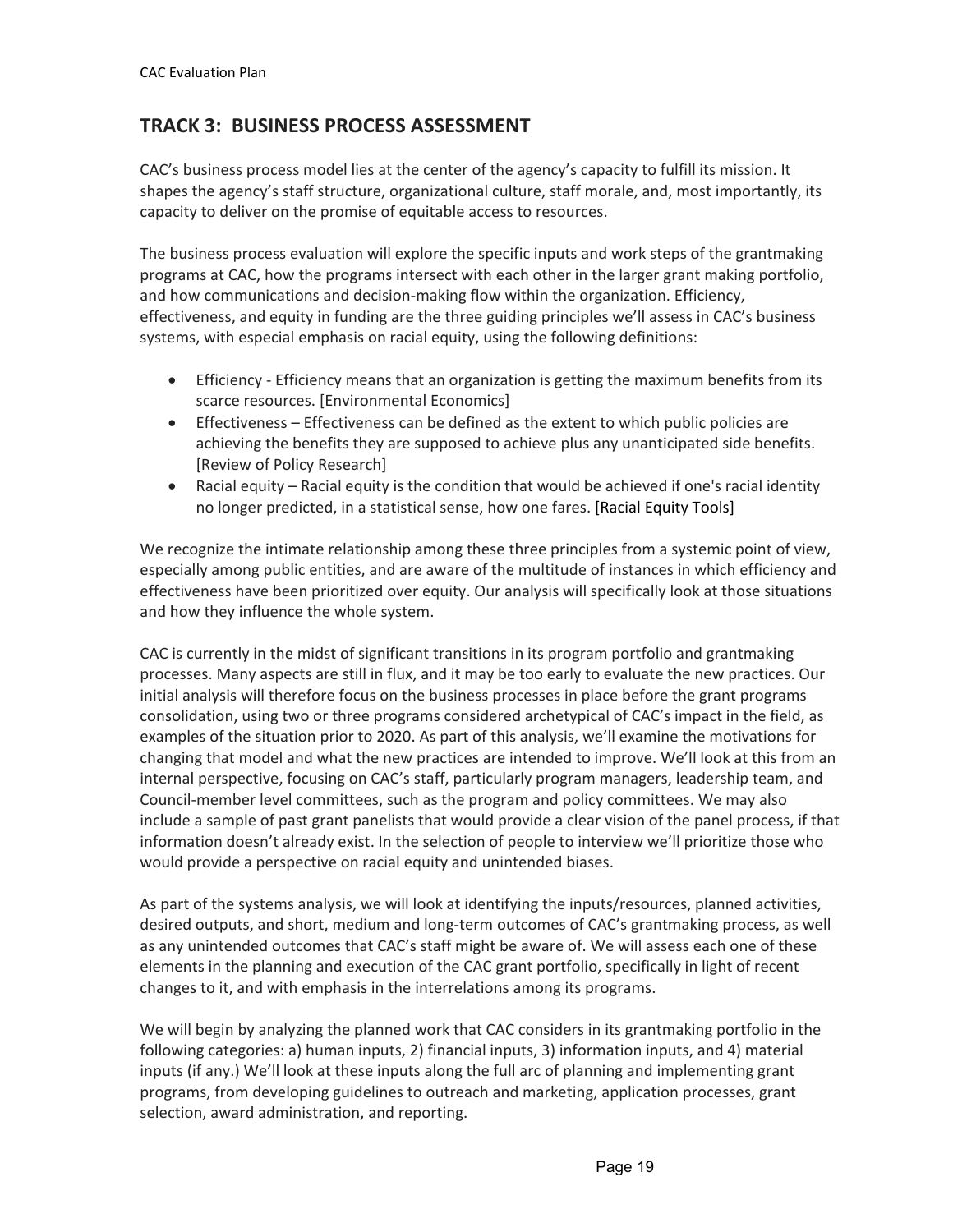Here the evaluation must examine incremental improvements to the grantmaking processes that will reduce the various forms of bias embedded in the system, and, if possible, increase efficiency at the same time. We'll seek to identify structural bias embedded in program guidelines, eligibility requirements, language/writing/application requirements, panelist selection, panel guidelines and scoring rubrics. From an ecosystem standpoint, we must also consider the drain on applicant resources associated with the application process, which was already noted in the Snapshot of the Current Arts Funding Landscape in California report.

## **TASKS**

## Task 3.1. Key Informant Interviews on Old Grant Making Model.

We will start this track by conducting up to 10 confidential individual or small-group (up to three participants) interviews with senior staff, program managers, Council members chairing specific committees (such as the Program and the Policy Committees), and other staff as necessary. As noted before, we'll identify two or three grant programs considered archetypical of CAC's model in order to gain a deep understanding of them. Our recommendation is to focus on three programs that differ structurally with respect to the business process: 1) Cultural Pathways; 2) Innovations + Intersections (which uses an LOI process); and, possibly, 3) State-Local Partnership, and we'll bring it up for discussion and decision with the Evaluation Task Force. We may also hold up to two focus groups with a cross-section of past panelists to gain a well-rounded understanding of the panel process and how it connects with the overall business process, if that feedback doesn't already exist. In these conversations, we hope to gain a deep perspective into the rationale behind the old grant making model, its strengths and weaknesses, and expected impacts. Our confidential notes from these interviews will not be a deliverable.

From a systems thinking perspective, these interviews will allow us to understand the inputs and activities (planned work) used by CAC with the understanding that those will have specific intended results in the business process. We'll center our interviews in a systemic understanding of CAC staff expected outcomes and efficiencies, with a lens on racial equity. We anticipate discussing the following topics:

- 1. Human, financial, information, and material resources utilized in the grantmaking process, and how those align with each other:
	- a. Staff assigned to grantmaking process at each stage of the process;
	- b. Number of applicants/grantees per program manager;
	- c. Panel process, scoring rubrics, increased pool of grantees, trends in new/repeated grantees, etc.;
	- d. Marketing and outreach efforts compared to increased pool of applicants, specifically among underserved populations;
	- e. Administrative and financial reports on grantees' performance;
	- f. Overall grant reporting process.
- 2. Challenges, inefficiencies, and biases of the previous grant making model, and its intended and unintended outcomes:
	- a. Unintended biases identified in the process;
	- b. Unintended outcomes identified in the process;
	- c. Data used to evaluate changes to the grant making model;
	- d. Specific changes in the internal grant making process and rationales behind those.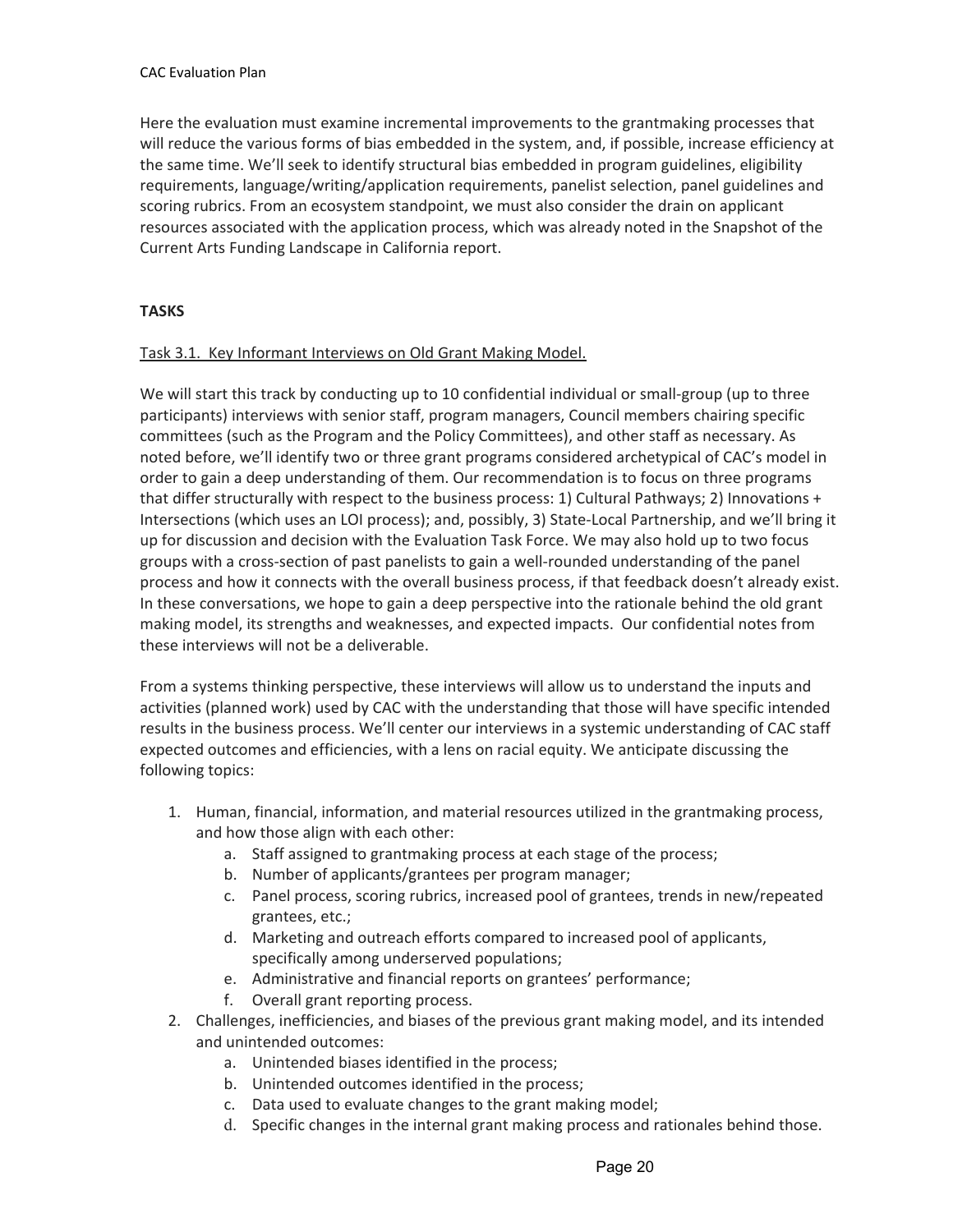- 3. From an internal business perspective, what are the strategies that the new grant making model seeks to implement and how:
- 4. Expected outcomes of the new grant making model in the short, medium, and long term, as well as their expected impact in the field;
- 5. Impact measurement for both the old and new grant making models;
- 6. Costs and staff time associated with each panel process, relative to the number of applicants, number of awardees, and total amount of awards, as well as its growth in the last few years.

We'll create a map of the of the old funding model's workflow processes, identifying their inefficiencies and biases, which later on we'll integrate to the workflow mapping of the new model and the feedback from applicants and non-applicants. We'll report the high-level results of these interviews (in order to maintain anonymity) and the workflow map in an internal memorandum to CAC.

## Task 3.2. Qualitative Feedback on the CAC's Business Process Model from Non-Applicants and Applicants

The second interaction with the four archetypal communities (see Task 2.4, above) will be a series of up to 4 to 5 online interviews and/or focus group discussions with individual artists, organizations that were not eligible or successful based on the old funding model, and organizations that have never applied based on the old and new models to examine how the new funding model is experienced by a range of arts stakeholders in each community, particularly those who experience challenges navigating the application process. We'll also integrate any existing feedback from applicants. We'll use the findings from the Field Scan report (Track 2) to identify the type of organizations that have been historically excluded from CAC's funding in each community. We will put especial emphasis on understanding whether and to what extent the new funding model is delivering in its promise of access and equity.

Through our interviews with non-applicants (individual artists and organizations), we'll evaluate the infrastructure supporting the local arts ecosystem. We'll seek to understand how artists and organizations that have a lot of community support, but are unknown to CAC, contribute to a healthy arts ecosystem. We'll aim to understand what sources of funding and/or resources these individuals and organizations use, how, and for how long, as well as any incremental growth into more traditional sources of funding. We will inquire about CAC's local and state partners, service organizations, or any other local "catalysts" that would allow us to understand the support, or lack thereof, in particular for organizations representing marginalized populations. We will seek to understand the challenges and limitations of local "catalysts" in supporting those individuals and organizations, either by restrictions in eligibility, lack of information and outreach, organizations' fiscal and legal structures, or any other factors. We will also inquire about the mechanisms that guarantee their operations (e. g. grass-roots/community crowdfunding, informal physical spaces, fully volunteer workforces, etc.)

These conversations may need to reach beyond the pre-recruited local panel in each community in order to gain access to individual artists and organization leaders who were eligible to apply for one or more programs but chose not to. We'll also have to rely on local representatives to identify any organizations supporting the overall ecosystem, by providing fiscal sponsorship, technical assistance, regranting programs, capacity building (formal and informal), and other forms of support. If, for any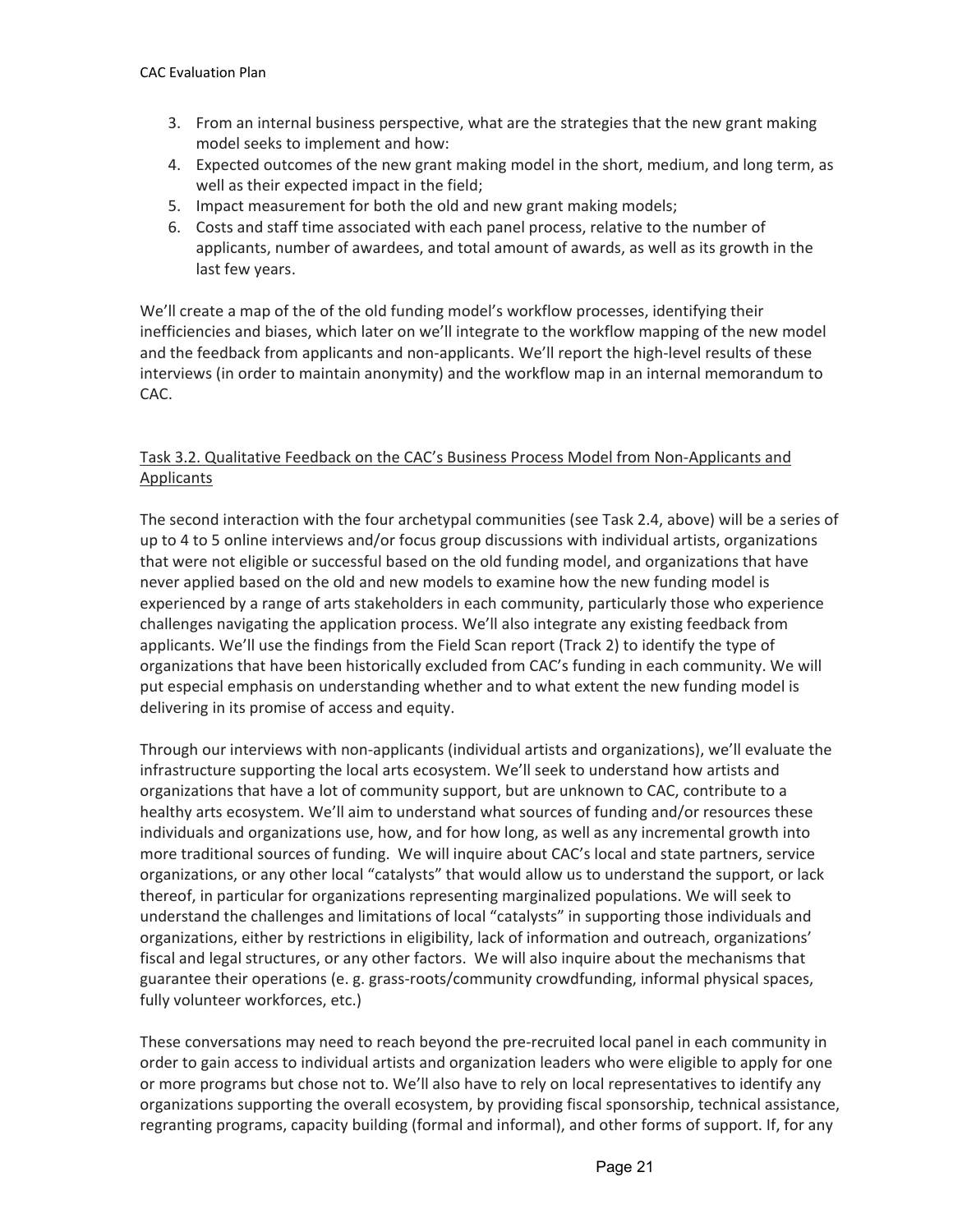reason, it becomes unfeasible to locate these discussions solely in the four archetypal communities, we will conduct them in other locations using online meeting techniques.

We will create a map of the "grantee workflow" that would give us a visual understanding of the flow and potential obstacles CAC's marketing and outreach, application process, program guidelines, and overall perception of the local ecosystem's support, with emphasis on the most vulnerable populations. A qualitative research report in narrative format will summarize the results of these discussions.

## Task 3.3. Key Informant Interviews on New Grant Making Model

We expect to conduct a second round of 8 small-group interviews in late 2021 focusing on whether and to what extent the changes to the grant making process (program consolidation and new guidelines) have achieved the intended outcomes. This evaluation will be based mostly on the perception of staff and Council members and we will include any metrics of improvement and success, such as overall number of applicants, increases in the application from underserved and marginalized organizations, efficiencies in the application process, improvements to the cost-benefit of staff performance and panel process, and other metrics identified by CAC staff and the evaluation team. As in the previous key informant interviews, we'll select two grant programs to use as case studies: 1) General Operating Relief; and 2) Individual Artist Fellowships. We'll bring this up for discussion and decision with the Evaluation Task Force.

We'll report the results of these interviews and the workflow map in an internal memorandum to CAC.

## Task 3.4. Integration of the Workflow Mapping of Grantmaking Model

The next step in this process is to accurately characterize the existing process model for making grants. We will integrate the workflow maps of CAC's old and new models, as well as the grantee's workflow, in order to create a detailed and accurate picture of CAC's business processes. This analysis will draw on the principles of systems dynamics and process mapping to diagram the grantmaking cycle – from advertising grant program guidelines, to providing applicant support, to receiving applications, to supporting the panel process, to administering grant awards, all the way through to grant reporting, evaluation and field learning. We'll also compare and contrast the results in order to identify any pressure points and/or stressors to the current system. We'll put special emphasis on comparing the workflow map of CAC's business process with its strategic framework, including any power structures that would create unintended biases in the process.

The systems analysis and synthesis will consider:

- 1. Metrics used for evaluating programs' success and its semantics;
	- a. increase in the number of organizations serving underserved and marginalized populations in the pool of applicants;
	- b. success rates for advancing to the pool of awardees;
	- c. the cost-benefit of staff and panelist time vs. number of grantees
	- d. Inclusion of new measures of success based on an equity lens and CAC's strategic framework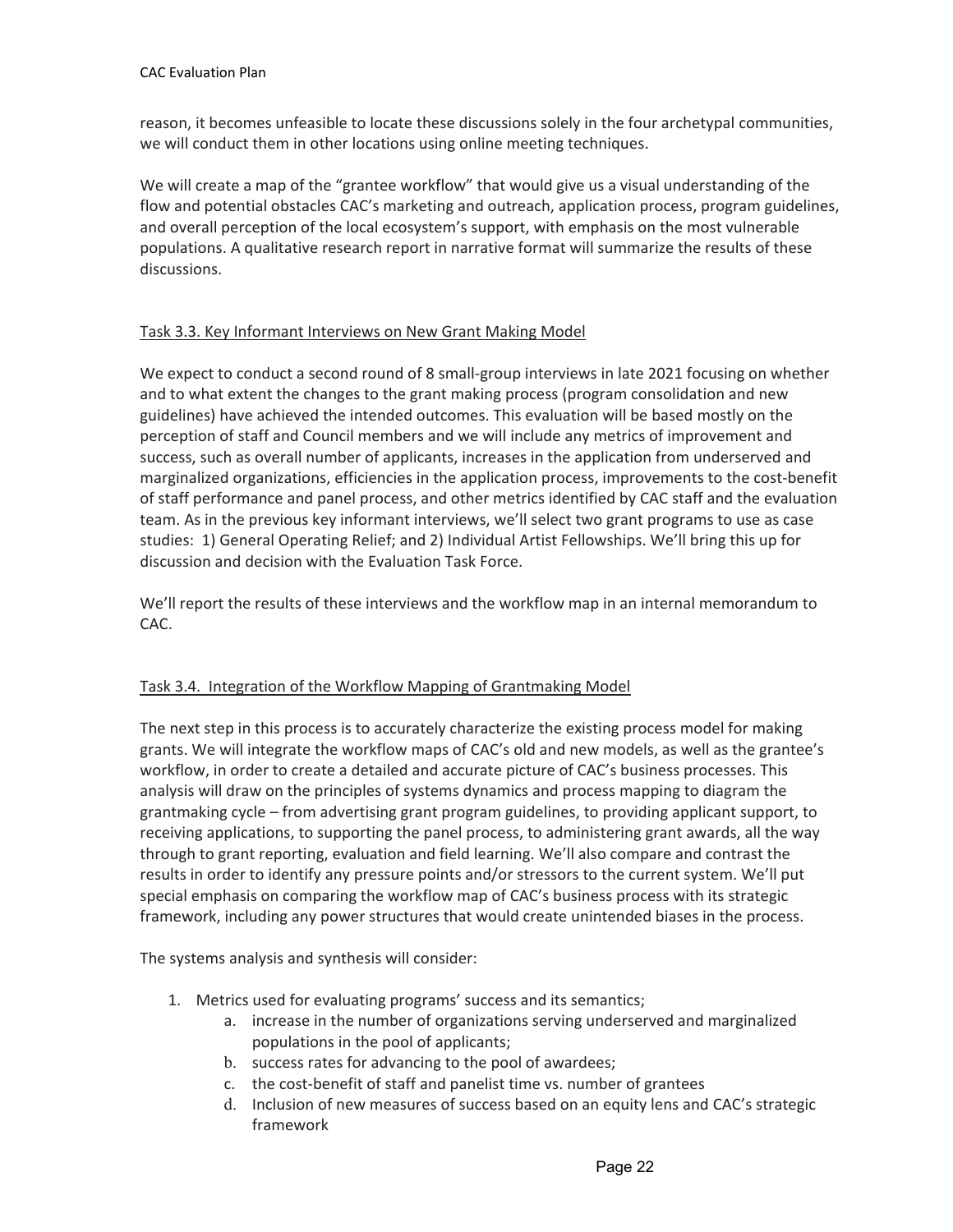- 2. Information flows on positive and negative communication loops;
	- a. how CAC's internal business process align with applicants' workflow and any potential disparities;
	- b. the extent to which the system is self-reinforcing (i.e., "winners" have a greater probability of winning again);
- 3. Information flows across programs and overall portfolio;
	- a. implications stemming from timing of concurrent processes;
		- b. funding model scalability and sustainability;
- 4. Development of grant program guidelines and its potential unintended biases and inefficiencies (contrasted with the Field Scan of the Arts in California);
	- a. challenges in attracting a diverse pool of applicants;
	- b. scoring rubrics and conventions for figuring grant amounts;
	- c. model's delivery in its promise of access and equity, and any potential blind-spots;
- 5. Assessment of power distribution across the grantmaking process.
	- a. the respective roles that the Council plays in setting policy and that the staff plays in implementing it;
	- b. the burden carried by unsuccessful applicants;
- 6. Other considerations voiced by CAC staff.

The foundation of data for this work will come from our Key Informant Interviews (Tasks 3.1 and 3.3), and the Qualitative Feedback on CAC's Business Process from Applicants and Non-Applicants (Task 3.2). The workflow mapping will be the foundation for the preliminary report that will be developed in narrative form in Task 3.5.

## Task 3.5. Prepare Preliminary Report on CAC's Existing Business Process Model

We will draft a report summarizing findings from the various analyses and stakeholder input on the existing business process model. This will include ideas for improving CAC's grantmaking processes, but will stop short of making specific recommendations, which should be informed by the Portfolio Evaluation (Track 4). CAC's acceptance of this report will conclude Track 3. Final recommendations on specific improvements to the business process model, including staffing requirements, communications protocols and decision-making responsibilities, will be incorporated into the final evaluation report (Tasks 4.3-4.5)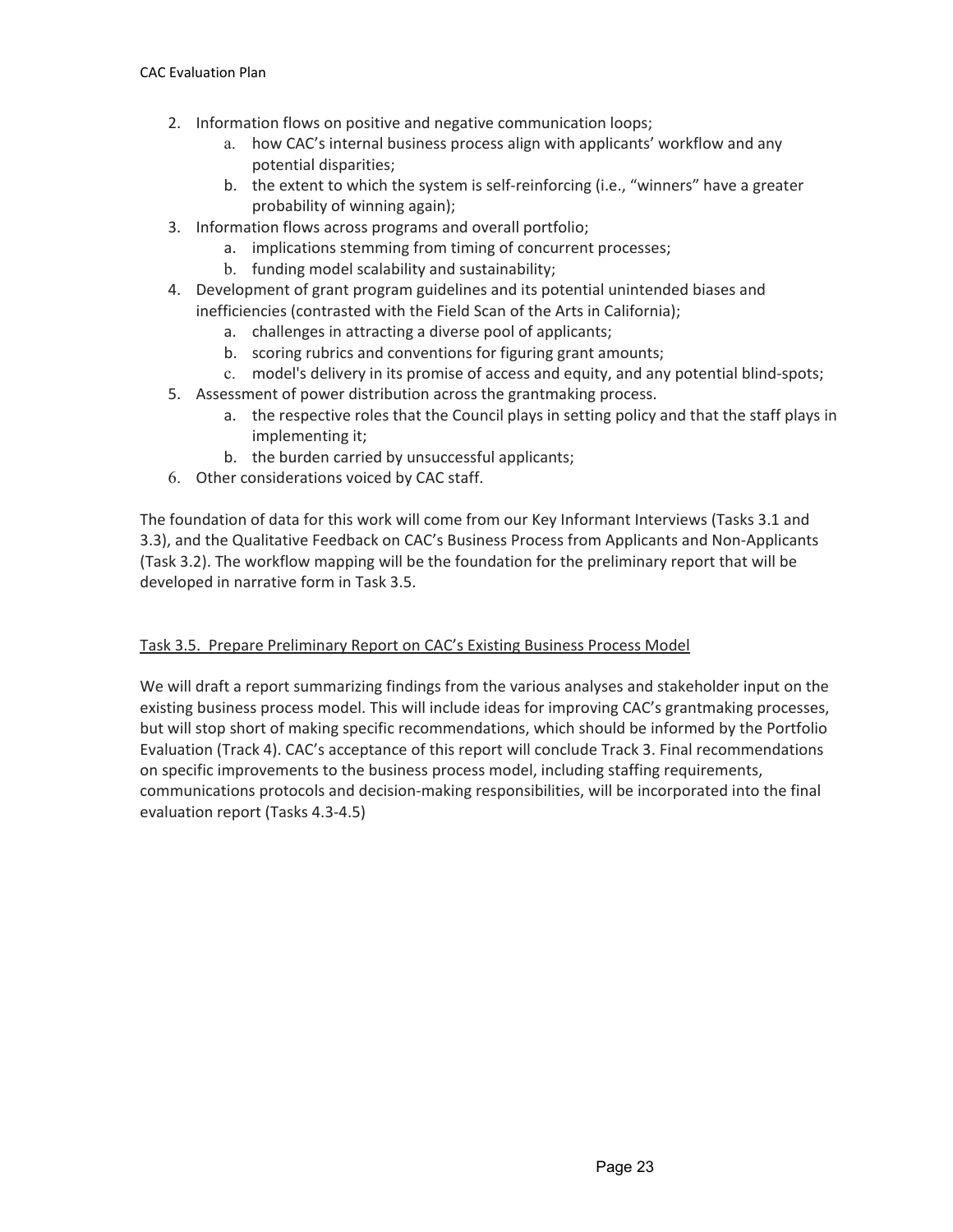# **Track 4: Portfolio Evaluation and Agency-Level Theory of Change**

Whereas grant programs are usually viewed in isolation and evaluated on their individual merits, portfolio analysis looks across the portfolio of programs and seeks to assess the impact of the programs as a whole. The basic premise of this approach is that the portfolio of funding programs can hold value above and beyond the sum of the impacts of the individual programs. The portfolio can also demonstrate the funder's values and priorities, such as CAC's commitment to leveraging the arts' role in social justice and strengthening communities, and allows for critical reflection on "emphasis" and "balance" across the portfolio – how strategic priorities are manifested in the programs, what trade-offs are being made to achieve balance across the portfolio, and how the portfolio might evolve to better align with strategic priorities.

A central challenge in this track of work is that the portfolio structure that CAC had developed up over several years, which included eighteen programs, has largely been suspended for 2021/22, and it is unclear which or how many of those programs may be revived in the future. The radical shift in portfolio structure was spurred by the urgent need for unrestricted operating support among individual artists and arts organizations during the COVID-19 pandemic, but several of the major portfolio adjustments (e.g., the consolidation of programs, increased general operating support, and the resumption of direct support for individual artists) had long been discussed within the Council, and those priorities are reflected in the "aspirations" noted in the Strategic Framework. What was initially conceived as an assessment of a relatively stable portfolio of programs will need to become much more fluid to simultaneously account for the changes that are underway and the impacts those changes are having.

Given the complexities and shifting sands of CAC's portfolio of funding programs, our basic approach to the portfolio evaluation will be to facilitate a series of work sessions with the Task Force (or a subgroup) taking stock of discreet components of the CAC portfolio (i.e., "investment areas"). Step by step, this will set up a culminating session about the entirety of the portfolio.

We recommend the following investment areas as topics for work sessions, each representing a current or past focus of CAC's funding model. (Note that these are not intended to be mutually exclusive.)

## **Seven Investment Areas for Critical Reflection**

- 1.) **Investments in Youth** (Artists in Schools, Arts Education Exposure; Arts Integration Training; JUMP StArts, Youth Arts Action, Poetry Out Loud)
- 2.) **Investments in Civic Engagement/Community Wellbeing through the Arts** (Creative California Communities, Local Impact, Innovations + Intersections, California Cultural Districts Program pilot phase)
- 3.) **Investments in Capacity Building** (Cultural Pathways, Organizational Development, Professional Development, Emerging Arts Leaders of Color Fellowship Program, Creativity at the Core)
- 4.) **Investments in Statewide Infrastructure and Advocacy** (State-Local Partners, Statewide and Regional Networks, Research in the Arts, Arts & Public Media, Create CA, Student Voices)
- 5.) **Investments in Social Change/Social Justice** (Reentry Through the Arts, JUMP StArts, Arts in Corrections, Local Impact, Veterans in the Arts)
- 6.) **Investments in Artists/ Cultural Practitioners** (learning from the new Individual Artist Fellowship programs)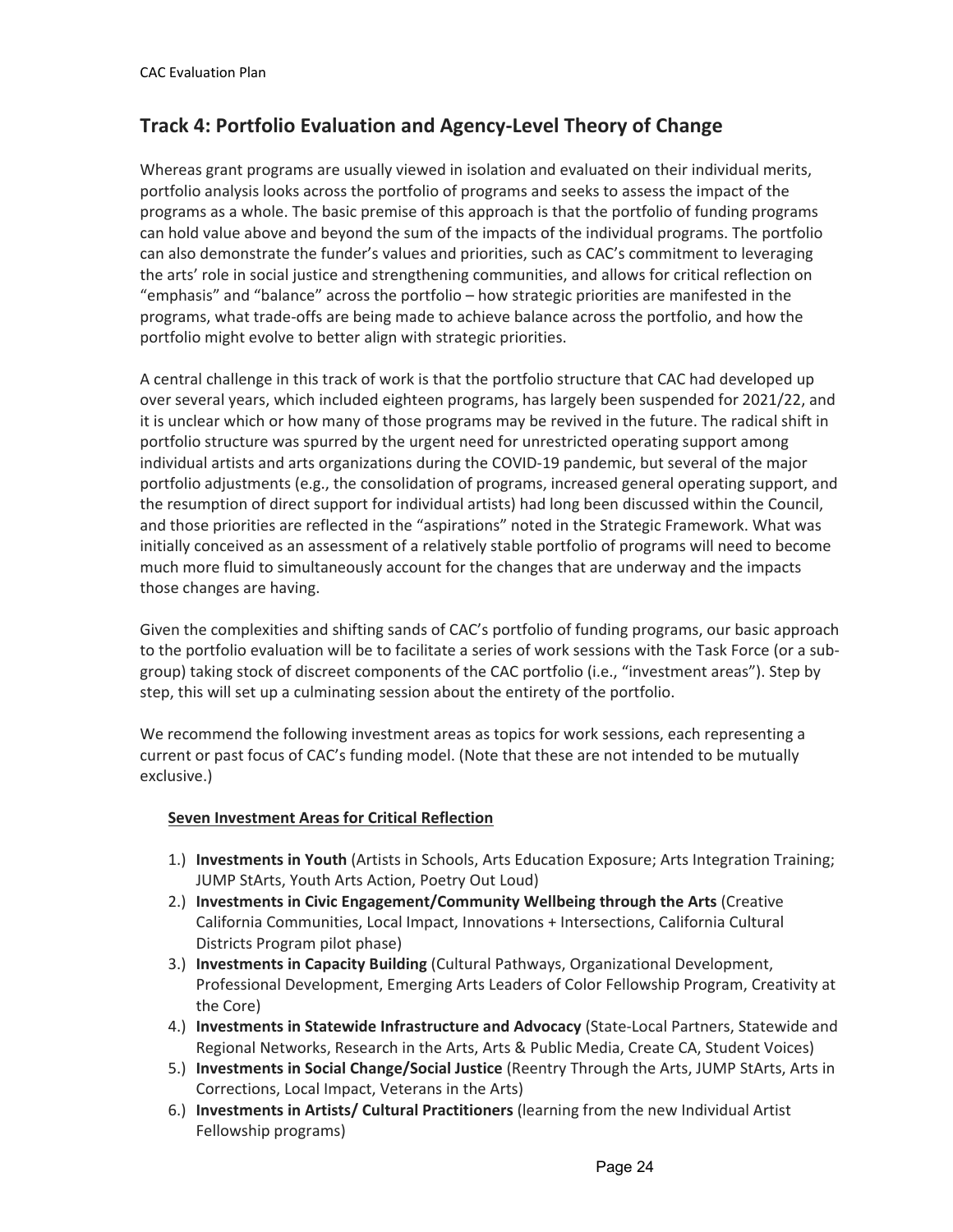7.) **Investments in Core/Operating Support for Organizations** (learning from the new relief program; potential support for touring might be covered in this area)

These "investment areas" may evolve over the course of the evaluation.

#### Task 4.1: Critical Reflection on Seven Investment Areas

The overall purpose of these sessions is to interrogate CAC's role in each investment area, both retrospectively and prospectively, and to construct arguments for, and against, continued investment in each area. These arguments will carry forward to the culminating work session (Task 4.3) where we'll consider the overall balance of the portfolio.

A timeline will be developed with dates for each of the seven work sessions starting in at the beginning of 2021 and ending in early 2022 (i.e., approximately every other month). We imagine that the leaders of the Task Force will designate a sub-group of Task Force members (and possibly other CAC program staff) to liaise with the consultants on each investment area, so that each member of the Task Force is asked to lead on two areas, or three at the most. This will help to reduce the required effort level of all Task Force members, while ensuring that individuals with relevant perspective are leading the discussion of each investment area. We envision that each session will last approximately two hours, and that some of the questions being posed for discussion will have already been explored with the sub-group prior to the session.

To prepare for each work session CAC staff and the Scansion team will gather relevant information and prepare a "briefing packet" for Task Force members to review in advance. This may include:

- Narrative information about CAC's past funding in this investment area and how its funding programs in this area came about, gathered from interviews with staff members and review of program documentation
- Historical figures on # of applicants and grants within this investment area, gathered from analysis of CAC databases
- Findings from past evaluations, and early assessments of new programs
- General assessment of the extent of funding available from other sources elsewhere in the funding landscape
- Analysis of the potential roles that CAC might play in this investment area moving forward

We will design an agenda for each session, facilitate the sessions, and prepare a short written summary of each. Discussion will center on a small number of key questions such as:

- What is the level of need (i.e., demand for funding) driving each investment area?
- How well does each investment area align with the Strategic Framework? What are the opportunities within each investment area to address CAC's equity commitments?
- How well are the explicit and implicit theories of change about the impact of these grant programs playing out in practice? Do the theories need to change?
- Are there partnerships that CAC should explore to further leverage its funding?
- What is missing from each investment area, if CAC is to fulfill the promise of the new Strategic Framework?
- What is the optimal role of CAC in each investment area given the larger landscape of arts funding in California? What are the arguments for, and against, continued CAC investment in each area? What resources, monetary and non-monetary, can CAC bring to each area?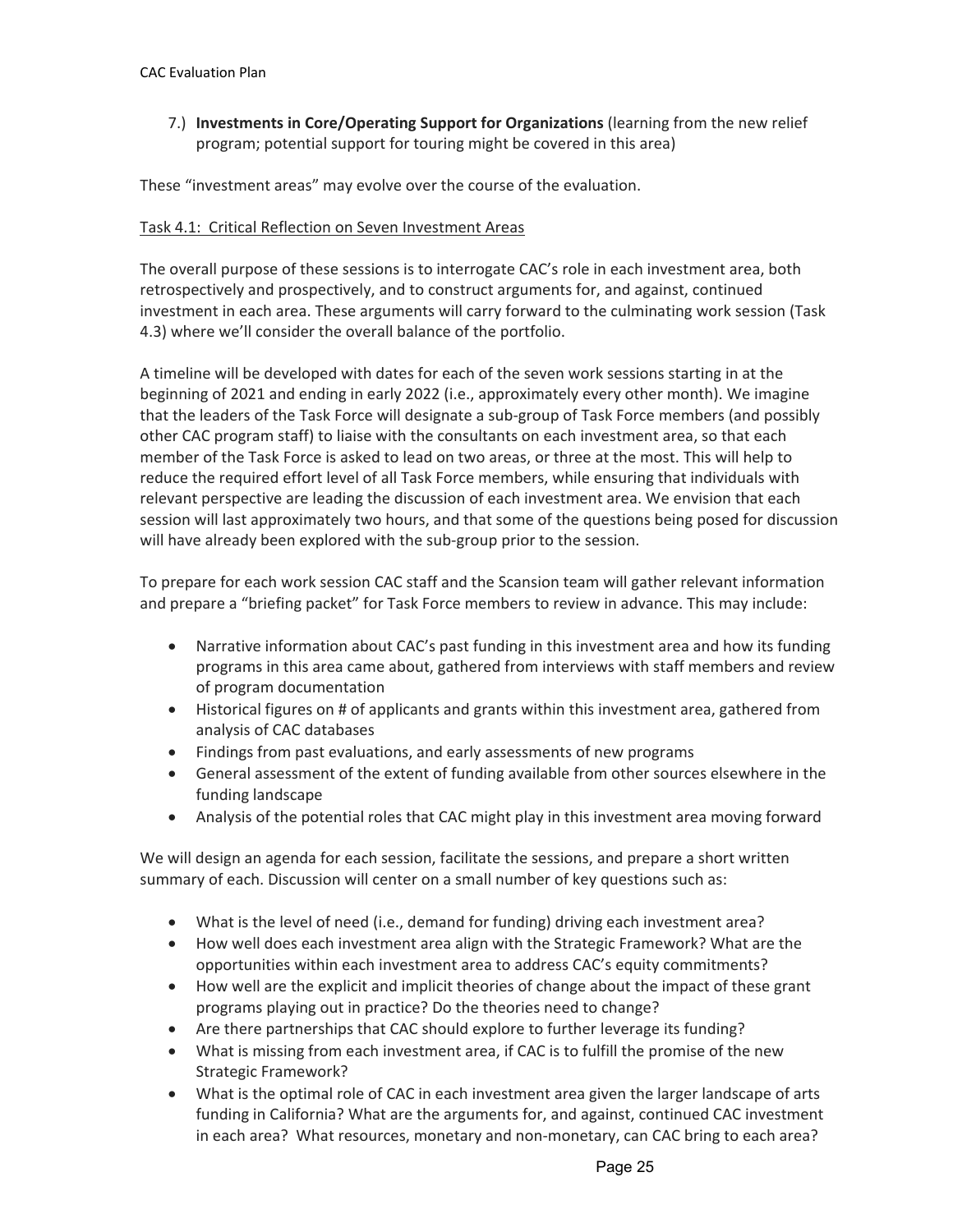To assist the Task Force in these discussions, we will prepare a framework for considering the roles that CAC might play in each investment area, based on an analysis of public-sector funding practices, such as:

- 1) A primary direct funding role in which CAC invests broadly in hopes of having sector-wide impact
- 2) An equity-based funding role in which CAC support focuses *exclusively* on funding that addresses inequities
- 3) A leveraged, indirect funding role in which CAC supports partners/intermediaries who, in turn, impact the sector
- 4) A catalytic or developmental role in which CAC plays a limited role in advocating for an investment area, or supporting policy development or research, but does not invest significant resources in the form of grants
- 5) A capacity building role in which CAC's investment comes primarily through non-monetary resources (e.g., leadership, communications support)
- 6) No role

After the last work session, we will compile our written summaries from all seven sessions into a working document, "Critical Reflections on CAC's Investment Areas."

## Task 4.2 Expert Panel: Balancing the Portfolio

We will work with CAC staff to identify three leaders in public sector grantmaking to share their perspectives on the "Critical Reflections on CAC's Investment Areas" through an online webinar. The purpose of the webinar is to gain external perspectives on the balance of CAC's portfolio in the context of national trends in public sector grantmaking. Panelists may also be able to suggest alternative funding strategies that might support the Council's objectives. Each panelist will receive a stipend and will be asked to sign a release form. We will prepare an agenda for the webinar, contact and prepare the three experts, and facilitate the webinar. CAC staff and Council members will be invited to attend the webinar and ask questions of the panelists. The webinar will be recorded and posted on the CAC website for public dissemination.

## Task 4.3. Task Force Retreat: Portfolio Review

Building on the seven work sessions and previous analysis of the business process model, we'll prepare for, and facilitate, a one-day culminating retreat for Task Force members and possibly other CAC staff. The purpose of this retreat is to consider the totality of the evaluation work and home in on an overall approach to funding moving forward. In advance of the retreat we'll hold a few small group conversations with members of CAC's leadership team, and with relevant Council committees (e.g., program committee, equity committee, policy committee) to further frame up the key issues to be addressed at the retreat.

As the culminating step in the evaluation process, we'll design and facilitate a one-day retreat with the Task Force to discuss the portfolio balance, approaches to each investment area, and alignment with the Strategic Framework. These discussions will require focusing on broader, cross-cutting issues identified in the Strategic Framework: core values, strategic commitments, goals and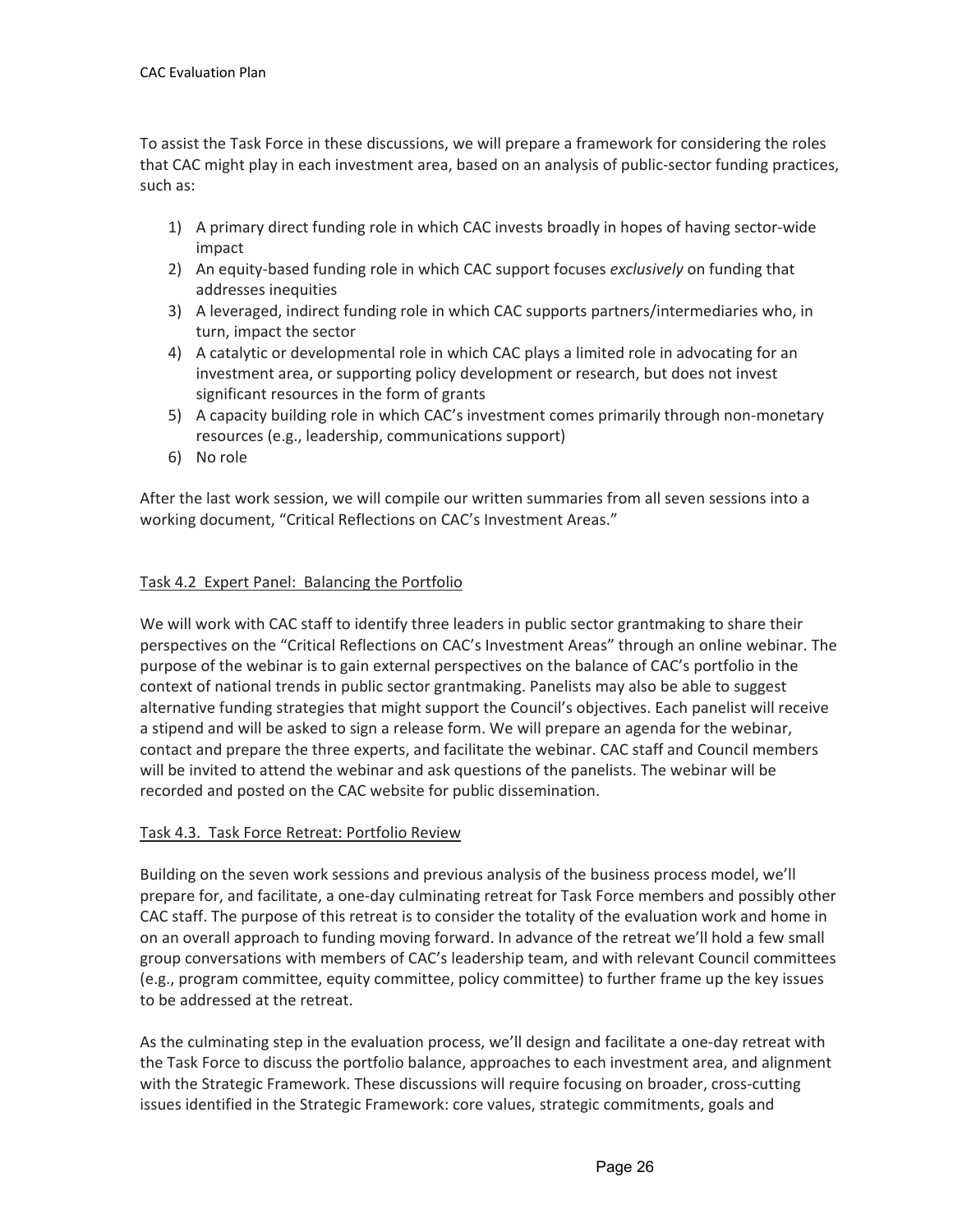aspirations of the agency, in order to address complicated issues of emphasis and balance across the portfolio.

The final portion of the work session will allow for reflection across the portfolio in terms of balance, possible re-alignments, and future priorities. At this point we should also revisit the Business Process Assessment (Track 3) to consider the implications of the portfolio evaluation on operations. Our hope is to leave the work session with enough insight and direction from CAC to begin drafting the final evaluation report.

## Task 4.4. Draft, Vet, and Finalize Evaluation Report

We will draft a final Evaluation Report, drawing from all three tracks of work: the Portfolio Analysis, the Business Process Model analysis, and Field Scan. We foresee several sections, including: 1) an overview of the existing portfolio of grant programs and its many contributions to the state's arts ecosystem, and the role CAC funding plays in the larger funding landscape; 2) an overarching theory of change for how CAC can affect change in the California arts ecology (i.e., a translation of CAC's Strategic Framework and evaluation results into an action-oriented statement of cause and effect); 3) forward-looking ideas for refining the portfolio of initiatives and grant programs over the coming years in order to better align with the new Strategic Framework and the evolving needs of the field; and 4) recommendations for strengthening the agency's capacity for research and evaluation. Once the full report is drafted, we will produce a concise, downloadable and printable Executive Summary suitable for online distribution, including key visualizations, that can stand alone as an abbreviated record of the evaluation.

The draft report will be submitted to CAC by March 2022. Based on feedback from CAC staff we will make the necessary refinements to the evaluation report and submit a final draft for review and approval by August.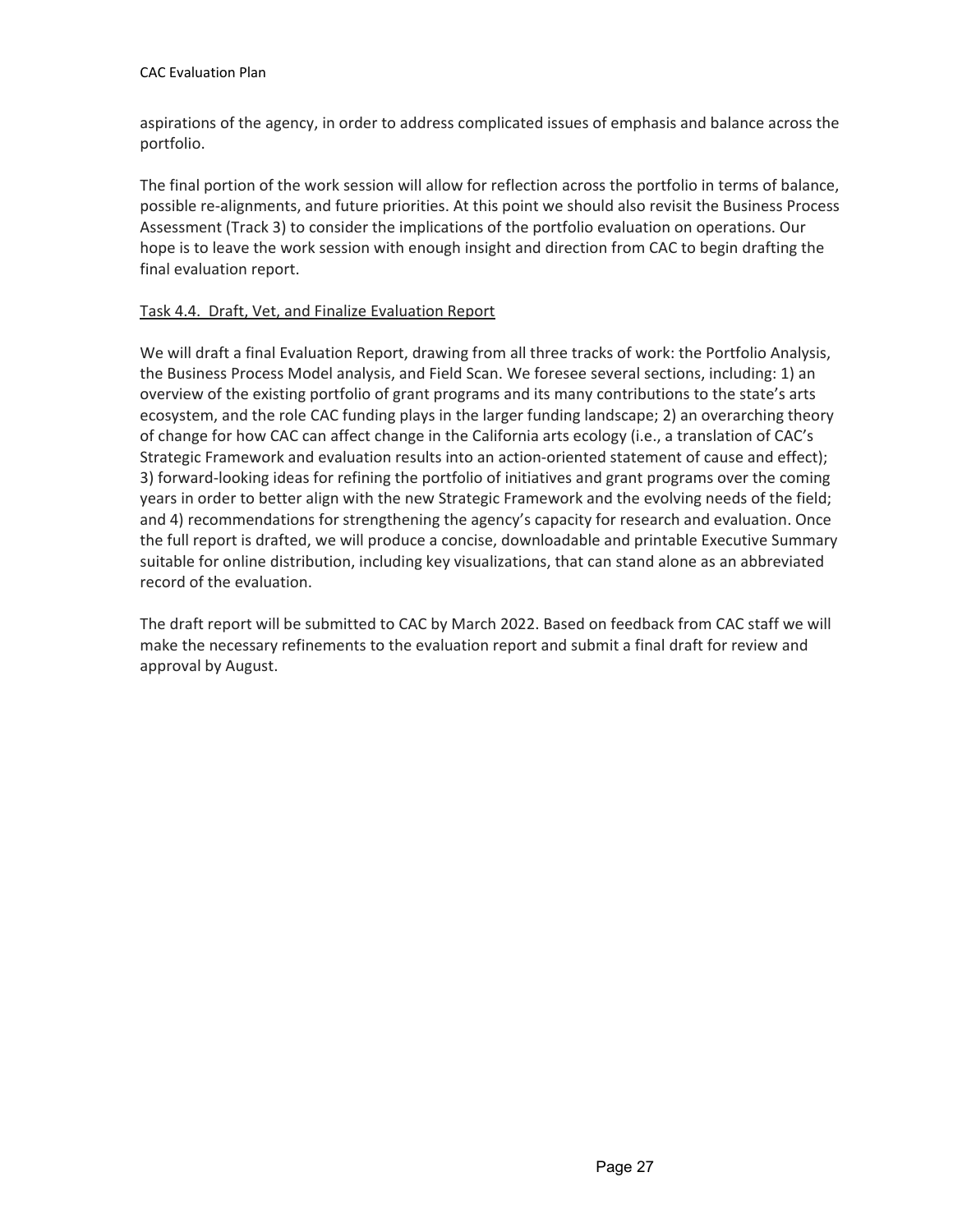# **Internal and External Accountability**

The evaluation consultants are working closely with the Project Manager and Race and Equity Manager and are holding weekly video conferences with them.

The work of the evaluation team is overseen by a Task Force, consisting of Council members, members of CAC's leadership team, and program staff. The Task Force will be convened at least every six months, and will have significant involvement in the Track 4 Portfolio Evaluation. In addition the Task Force may be consulted (either in writing or through additional meetings) on the overall direction of the evaluation and specific deliverables. To ensure that there is adequate space in the Task Force meetings for difficult but necessary conversations about equity, we will deliberately hold time on the agenda for periodic "equity pauses" that will be facilitated by our Equity Advisor, Shalini Agrawal.

In compliance with the RFP's requirements, we will also submit quarterly reports to CAC, reflecting on the work that has been completed in the preceding three months, and highlighting notable divergences from the Evaluation Plan.

The RFP for this evaluation specifies that two Public Forums are to be held over the course of the project. There will likely be two components to each of these public presentations. First, a brief summary will be presented at a public Council Meeting. This will be followed by a more extensive presentation given at a separately scheduled event that provides opportunities for public comment, a week or two later. It is unclear whether there will be an opportunity to respond to comments during the public events, or whether questions and feedback will be gathered in a manner similar to CAC's listening sessions. We will consult with CAC on the design of these meetings so as to assure they are accessible to individuals with visual and auditory impairments, and that video recordings and/or transcripts of these meetings are available afterwards.

The first Public Forum is expected to serve as the public launch for the Field Scan report and the corresponding interactive online maps. The second Forum will likely present the final report.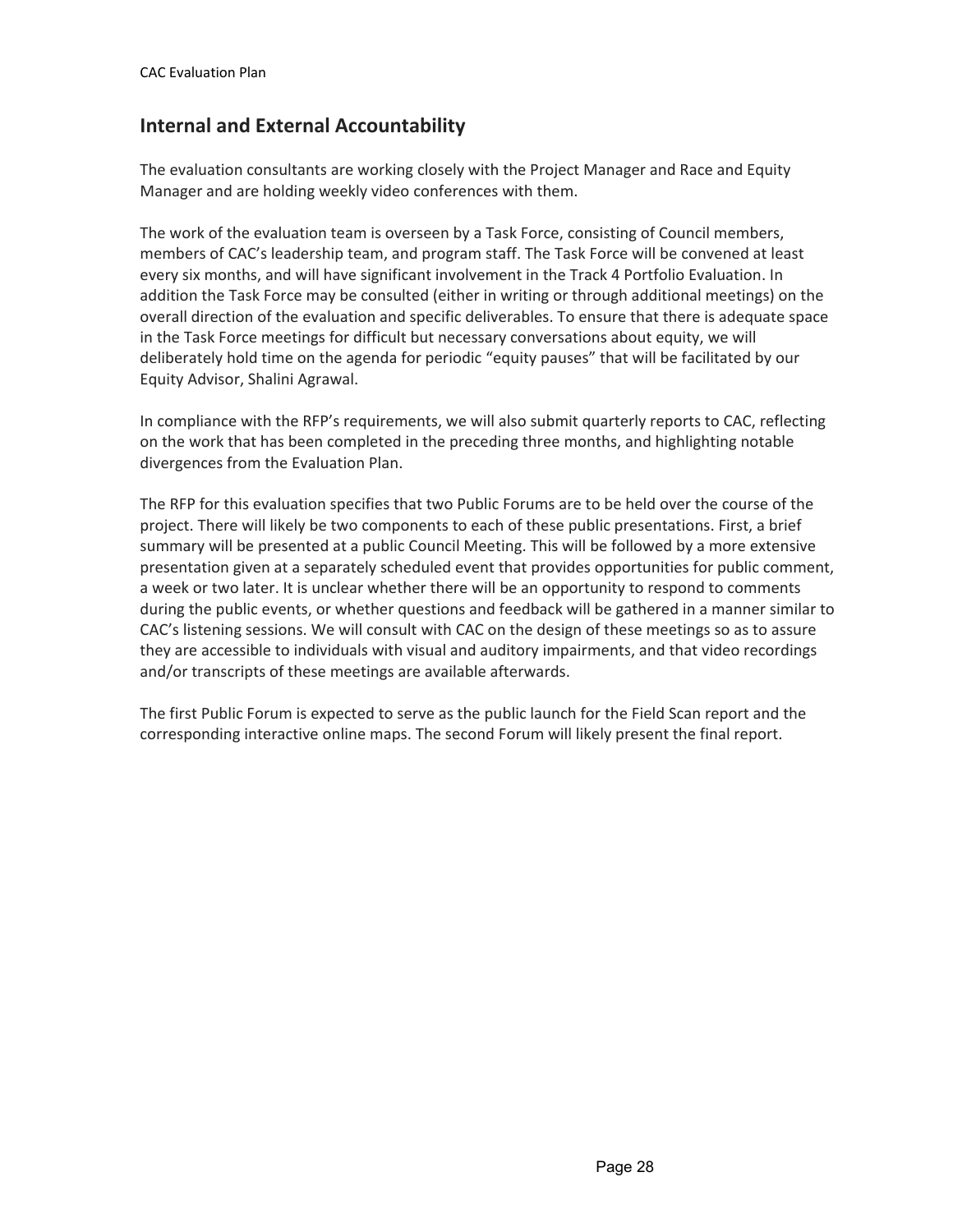# **List of Deliverables**

| <b>Task</b>        | <b>Description of Deliverable</b>              | <b>Due Date</b> | <b>Audience</b>     |  |  |
|--------------------|------------------------------------------------|-----------------|---------------------|--|--|
| Track <sub>2</sub> |                                                |                 |                     |  |  |
|                    |                                                |                 | <b>Task Force</b>   |  |  |
| 2.1                | Memorandum Report on Lit Review                | 31-Mar-21       | (Public?)           |  |  |
| 2.5                | Case Studies on Four Local Arts Ecosystems     | 30-Jun-21       | Public              |  |  |
| 2.6                | Field Scan Report: Website with maps, E-book,  | 30-Jun-21       | Council/Public      |  |  |
| Track 3            |                                                |                 |                     |  |  |
| 3.1                | Memo: Workflow map and summary of interviews   | 30-Mar-21       | <b>Project Team</b> |  |  |
|                    | Qualitative report: Summary of Interviews,     |                 |                     |  |  |
| 3.2                | <b>Grantee Workflow</b>                        | 31-Aug-21       | Project Team        |  |  |
|                    | Memo: Summary and Workflow map of New          |                 |                     |  |  |
| 3.3                | Programs                                       | 30-Sep-21       | Project Team        |  |  |
|                    | Preliminary Report on CAC's Business Process   |                 |                     |  |  |
| 3.5                | Model                                          | 15-Dec-21       | Council             |  |  |
| Track 4            |                                                |                 |                     |  |  |
| 4.1                | <b>Briefing Packet Discussion #1</b>           | 15-Mar-21       | <b>Task Force</b>   |  |  |
| 4.1                | <b>Briefing Packet Discussion #2</b>           | 17-May-21       | <b>Task Force</b>   |  |  |
| 4.1                | <b>Briefing Packet Discussion #3</b>           | 19-Jul-21       | <b>Task Force</b>   |  |  |
| 4.1                | <b>Briefing Packet Discussion #4</b>           | 20-Sep-21       | <b>Task Force</b>   |  |  |
| 4.1                | <b>Briefing Packet Discussion #5</b>           | 15-Nov-21       | <b>Task Force</b>   |  |  |
| 4.1                | <b>Briefing Packet Discussion #6</b>           | 17-Jan-22       | <b>Task Force</b>   |  |  |
| 4.1                | <b>Briefing Packet Discussion #7</b>           | 21-Mar-22       | <b>Task Force</b>   |  |  |
|                    |                                                |                 | Task Force /        |  |  |
| 4.1                | Critical Reflections on CAC's Investment Areas | $1-Apr-22$      | <b>Expert Panel</b> |  |  |
| 4.2                | <b>Webinar Recording</b>                       | 15-Apr-22       | Public              |  |  |
|                    |                                                |                 | Council /           |  |  |
| 4.4                | <b>Final Evaluation Report:</b>                | 15-Jun-22       | Public              |  |  |